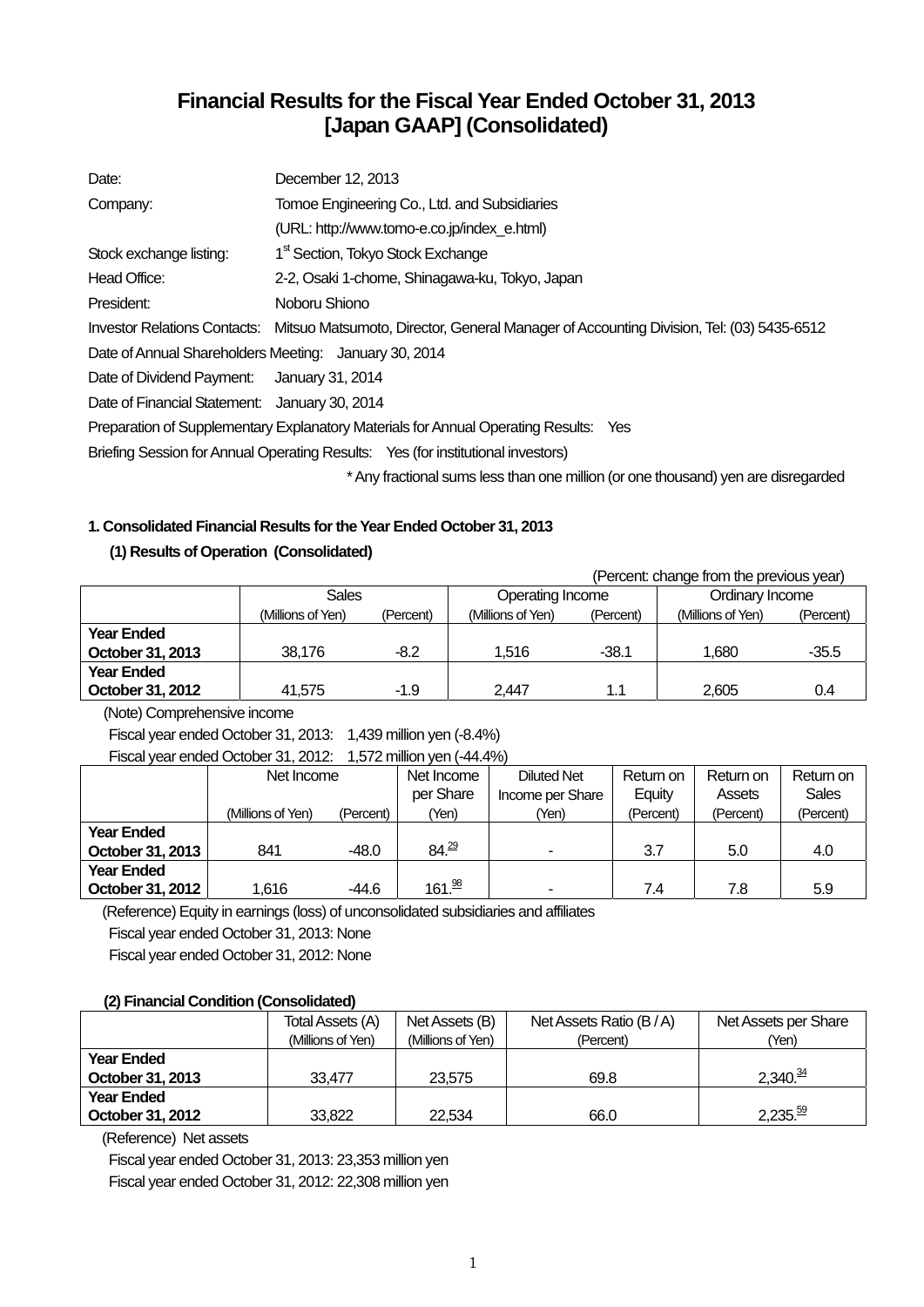| (3) Cash Flows (Consolidated)<br>(Millions of Yen) |                     |                     |                     |                          |  |  |  |  |
|----------------------------------------------------|---------------------|---------------------|---------------------|--------------------------|--|--|--|--|
|                                                    | Net Cash Provided   | Net Cash Provided   | Net Cash Provided   | <b>Consolidated Cash</b> |  |  |  |  |
|                                                    | (Used) by Operating | (Used) by Investing | (Used) by Financing | and Cash Equivalent      |  |  |  |  |
|                                                    | <b>Activities</b>   | Activities          | Activities          | as of Year-end           |  |  |  |  |
| Year Ended                                         |                     |                     |                     |                          |  |  |  |  |
| October 31, 2013                                   | 498                 | 755)                | (381)               | 7.171                    |  |  |  |  |
| <b>Year Ended</b>                                  |                     |                     |                     |                          |  |  |  |  |
| October 31, 2012                                   | 1,005               | (612)               | (244)               | 7,463                    |  |  |  |  |

### **2. Dividend Status**

|                                         | Dividend per Share (Yen)                                                  |         |   |                    |                   |  |
|-----------------------------------------|---------------------------------------------------------------------------|---------|---|--------------------|-------------------|--|
|                                         | <b>Third Quarter</b><br>End of<br>Total<br><b>First Quarter</b><br>Second |         |   |                    |                   |  |
|                                         |                                                                           | Quarter |   | <b>Fiscal Year</b> |                   |  |
| Year Ending October 31, 2012            | $\overline{\phantom{a}}$                                                  | 0.00    |   | $40\frac{00}{10}$  | 40.00             |  |
| Year Ending October 31, 2013            | -                                                                         | 0.00    |   | 45.00              | $45\frac{00}{10}$ |  |
| Year Ending October 31, 2014 (Prospect) | -                                                                         | 22.50   | - | $22^{50}$          | 45.00             |  |

|                                         | Total Dividend    | Dividend Payout Ratio<br>(Consolidated) | Dividend on Equity Ratio<br>(Consolidated) |
|-----------------------------------------|-------------------|-----------------------------------------|--------------------------------------------|
|                                         | (Millions of Yen) | (Percent)                               | (Percent)                                  |
| Year Ending October 31, 2012            | 399               | 24.7                                    | 1.8                                        |
| Year Ending October 31, 2013            | 449               | 53.4                                    | 2.0                                        |
| Year Ending October 31, 2014 (Prospect) |                   | 37.4                                    | -                                          |

## **3. Forecast for the Year Ending October 31, 2013 (Consolidated)**

(Percent: Change from the previous year for the full business year and 6-month period)

|                           | Sales             |           | Operating Income  |           | Ordinary Income   |           |
|---------------------------|-------------------|-----------|-------------------|-----------|-------------------|-----------|
|                           | (Millions of Yen) | (Percent) | (Millions of Yen) | (Percent) | (Millions of Yen) | (Percent) |
| <b>Six-month Period</b>   | 20.700            | 6.9       | .050              | 5.2       | 1.160             | 7.8       |
| <b>Full Business Year</b> | 41.300            | 8.2       | .930              | 27.3      | 2.050             | 22.0      |

|                           | Net Income        |           | Net Income per Share |
|---------------------------|-------------------|-----------|----------------------|
|                           | (Millions of Yen) | (Percent) | (Yen                 |
| <b>Six-month Period</b>   | 690               | 92        | 69 <sup>15</sup>     |
| <b>Full Business Year</b> | 1.200             |           | 4 റ∩ ≟⊵              |

## **Notes**

- (1) Significant changes in subsidiaries during this period (changes in specific subsidiaries involving changes in the scope of consolidation): None
- (2) Changes of the principles, procedures, and representation of the accounting policies
	- 1) Change due to revision of accounting standard: Existing
	- 2) Other changes than the above 1): Existing
	- 3) Change in accounting estimates: Existing
	- 4) Retrospective restatements: None

 For details, please refer to (Changes in accounting policies), (changes in accounting policies that are difficult to distinguish from changes in accounting estimates) of (5) [Notes for Consolidated Financial Statements] of 4. [Consolidated Financial Statements] on page 23.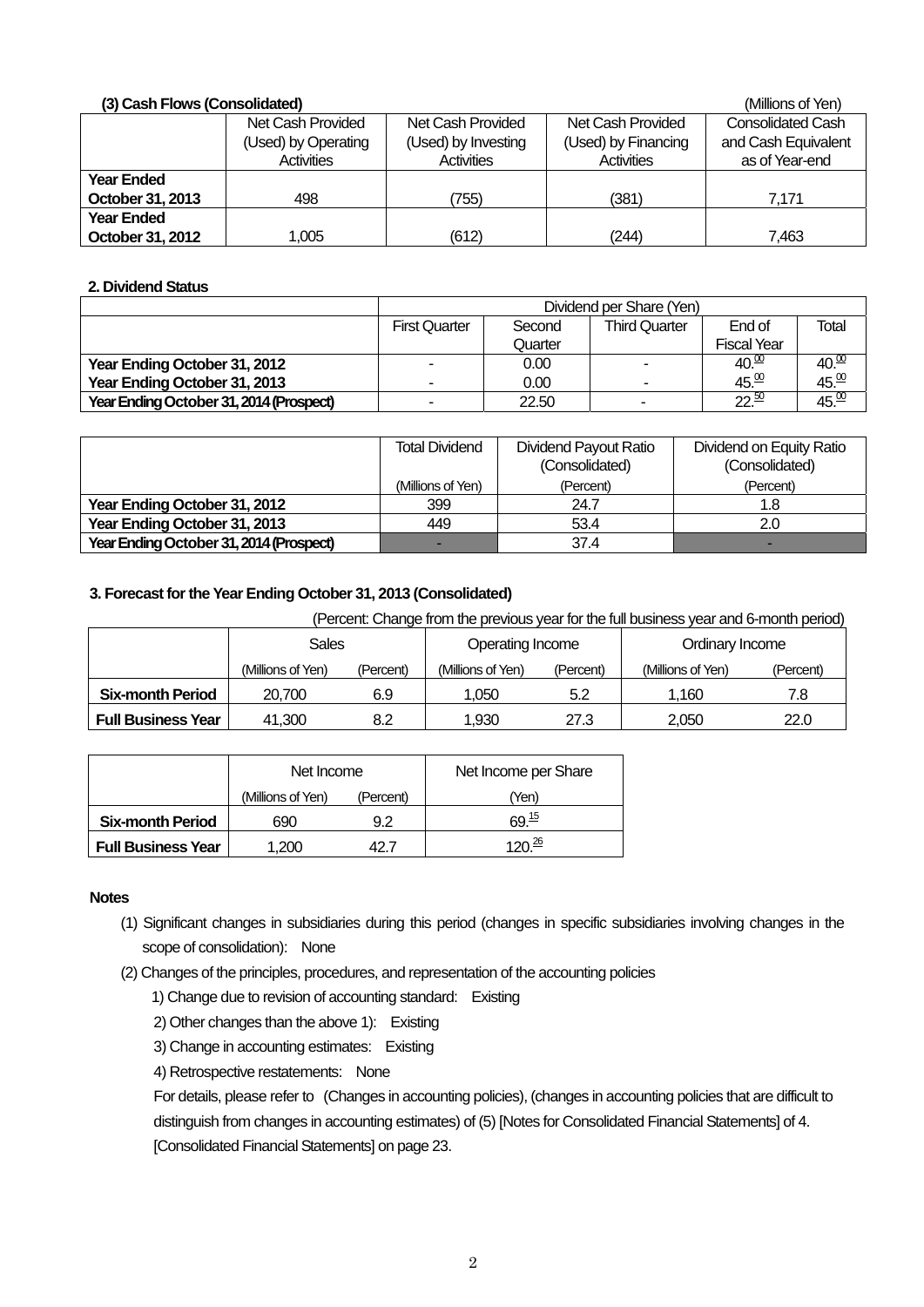(3) Number of outstanding shares (Common stock)

1) Number of outstanding shares at year-end (including treasury stocks)

| At October 31, 2013: 10,533,200 shares   |                | At October 31, 2012: 10,533,200 shares |                  |  |  |
|------------------------------------------|----------------|----------------------------------------|------------------|--|--|
| 2) Number of treasury stocks at year-end |                |                                        |                  |  |  |
| At October 31, 2013:                     | 554,592 shares | At October 31, 2012:                   | 554,547 shares   |  |  |
| 3) Number of average shares              |                |                                        |                  |  |  |
| At October 31, 2013: 9,978,612 shares    |                | At October 31, 2012:                   | 9,978,668 shares |  |  |
|                                          |                |                                        |                  |  |  |

#### **(Reference)**

### **1. Outline of Non-Consolidated Results of Operations for the Year Ended October 31, 2013**

| (1) Results of Operation (Non-consolidated) |                   |           | (Percent: Change from the previous year) |           |                   |           |
|---------------------------------------------|-------------------|-----------|------------------------------------------|-----------|-------------------|-----------|
|                                             | <b>Sales</b>      |           | Operating Income                         |           | Ordinary Income   |           |
|                                             | (Millions of Yen) | (Percent) | (Millions of Yen)                        | (Percent) | (Millions of Yen) | (Percent) |
| <b>Year Ended</b>                           |                   |           |                                          |           |                   |           |
| October 31, 2013                            | 35.254            | $-9.0$    | 1.578                                    | $-29.0$   | 1.854             | $-25.4$   |
| <b>Year Ended</b>                           |                   |           |                                          |           |                   |           |
| October 31, 2012                            | 38.754            | $-2.7$    | 2.223                                    | 2.7       | 2.488             | 3.4       |

|                   | Net Income        |           | Net Income per Share | Diluted Net Income per Share |
|-------------------|-------------------|-----------|----------------------|------------------------------|
|                   | (Millions of Yen) | (Percent) | (Yen)                | (Yen)                        |
| <b>Year Ended</b> |                   |           |                      |                              |
| October 31, 2013  | 885               | -43.6     | 88.78                | -                            |
| <b>Year Ended</b> |                   |           |                      |                              |
| October 31, 2012  | 1.571             | -44.5     | 157 <sup>44</sup>    |                              |

## **(2) Financial Condition (Non-consolidated)**

|                   | Total Assets (A)  | Net Assets (B)    | Net Assets Ratio (B) / (A) | Net Assets per Share     |
|-------------------|-------------------|-------------------|----------------------------|--------------------------|
|                   | (Millions of Yen) | (Millions of Yen) | (Percent)                  | (Yen)                    |
| <b>Year Ended</b> |                   |                   |                            |                          |
| October 31, 2013  | 29.891            | 21.686            | 72.6                       | $2,173.\overline{3}$     |
| <b>Year Ended</b> |                   |                   |                            |                          |
| October 31, 2012  | 30.226            | 21.012            | 69.5                       | $2,105.\overline{^{70}}$ |

(Reference) Net assets

Fiscal year ended October 31, 2013: 21,686 million yen Fiscal year ended October 31, 2012: 21,012 million yen

## \*Presentation Concerning Implementation of Audit Procedures

This financial report is exempt from audit procedures based on the Financial Instruments and Exchange Act. At the time of disclosure of this financial report, the Company has not completed the audit procedures for financial statements based on the Financial Instruments and Exchange Act.

\*Explanations for appropriate use of the earnings forecast and other special instructions

The forward-looking statements such as a forecast of our financial results described herein are based on the information currently available to us and certain assumptions that we believe are reasonable. Actual results could differ materially due to various factors. For assumptions of the forecasts and necessary precautions, refer to (1) [Analysis of Operating Results] of 1. [Operating Results and Financial Condition], on page 5.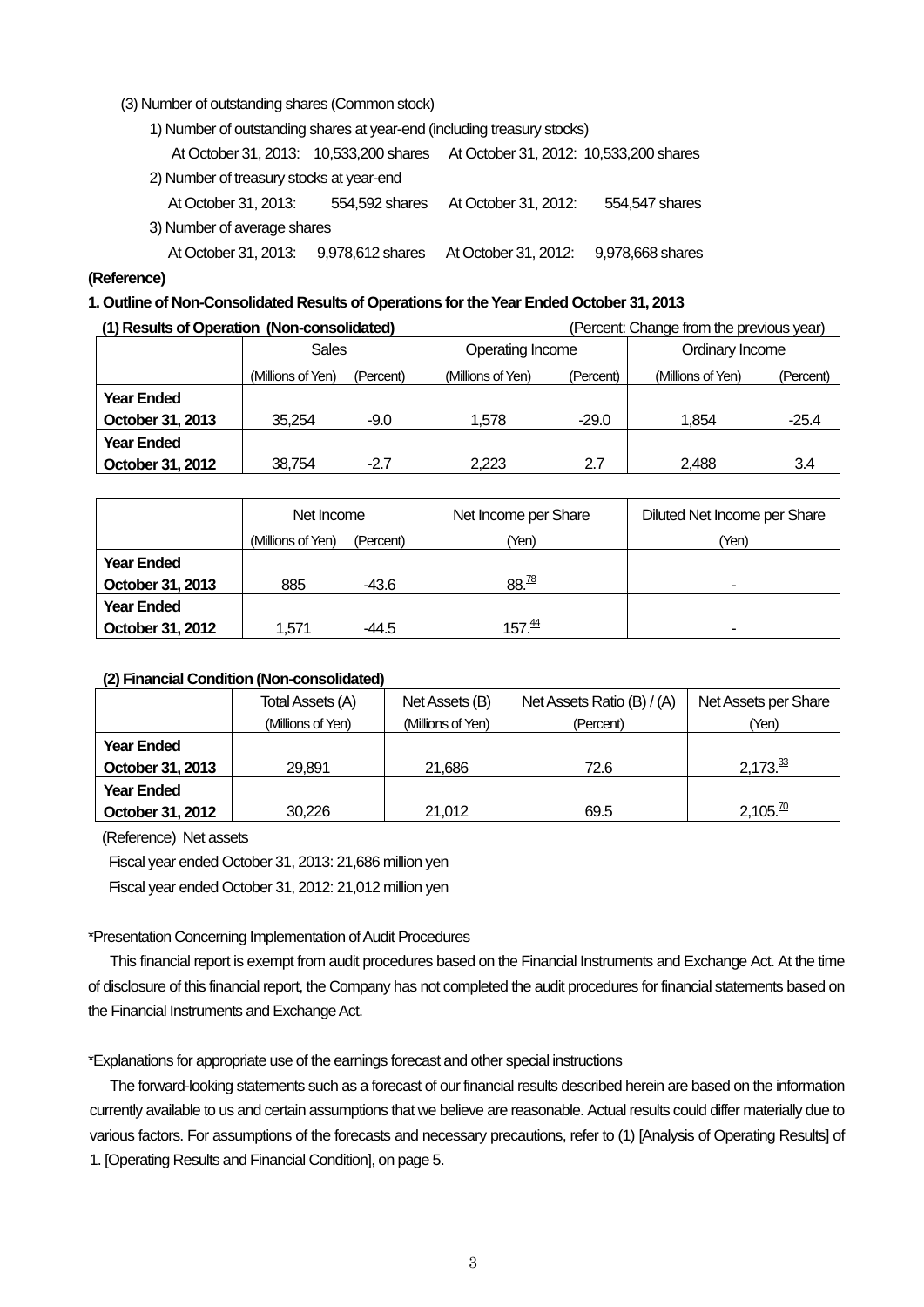## **Table of Contents**

| (2) Consolidated Statements of Income and Statement of Comprehensive Income16                |
|----------------------------------------------------------------------------------------------|
|                                                                                              |
|                                                                                              |
|                                                                                              |
|                                                                                              |
|                                                                                              |
| (Changes in accounting policies that are difficult to distinguish from changes in accounting |
|                                                                                              |
|                                                                                              |
|                                                                                              |
|                                                                                              |
|                                                                                              |
|                                                                                              |
|                                                                                              |
|                                                                                              |
|                                                                                              |
|                                                                                              |
|                                                                                              |
|                                                                                              |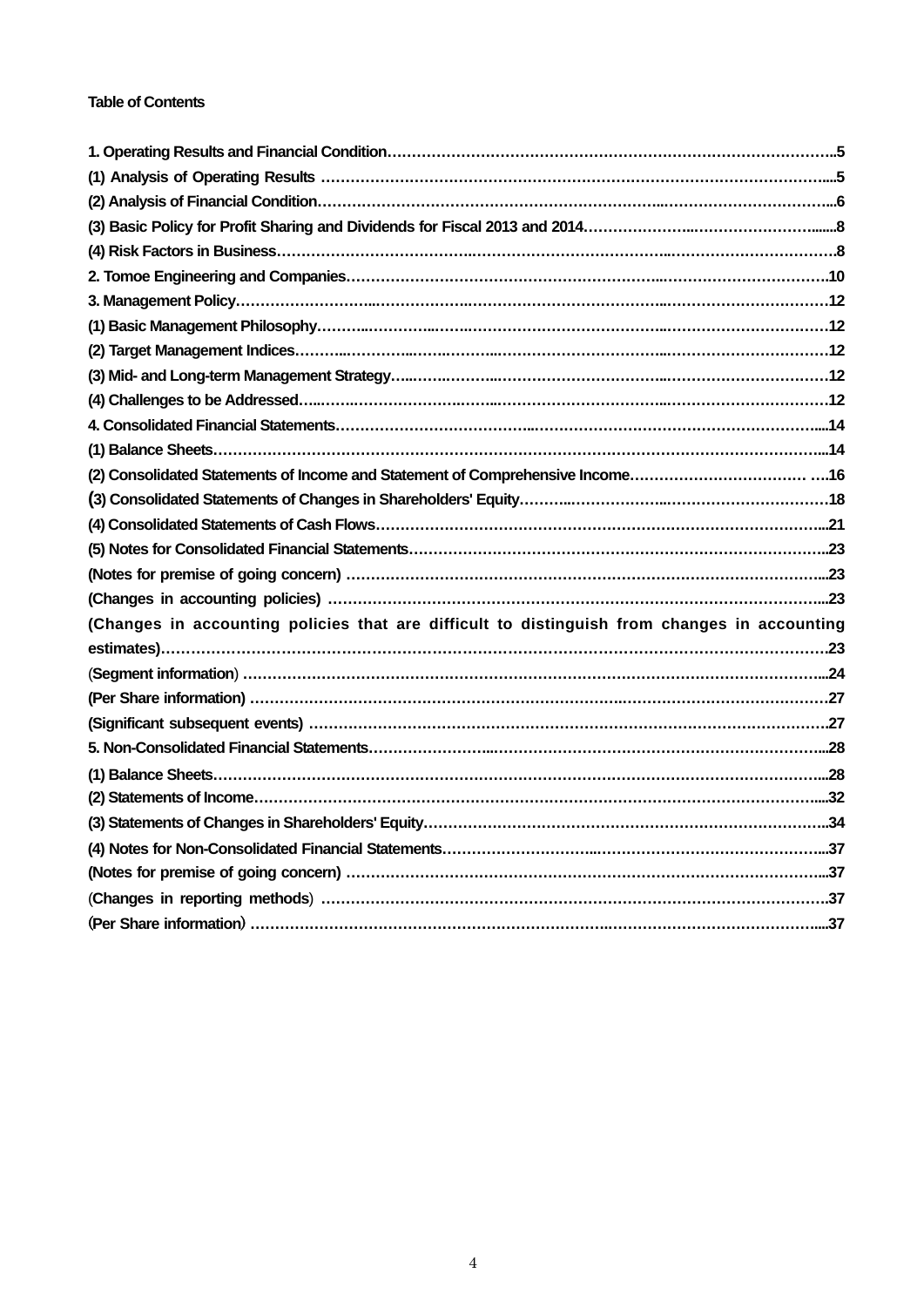## **1. Operating Results and Financial Condition**

## **(1) Analysis of Operating Results**

#### **[1] General condition of the current consolidated fiscal year**

### General operating results

During the consolidated fiscal year, Japan's economy showed signs of improvement in corporate operating results and personal consumption, and spurred by various factors including the government's economic and monetary policy, and the business climate turned toward a gradual recovery. Overseas, the business remained in a severe condition as a whole, even as the business environment in the U.S. maintained its upward trend, as the economy in Europe remained to drift and economic growth in newly developing countries including China lost momentum.

Given these circumstances, in the Machinery & Equipment Business domestic net sales of components and repairs remained steady, but overseas sales of equipment as well as sales for the domestic public sector declined. In the Chemical Products Business, net sales in the domestic fine chemicals sector remained robust, but in addition to softer sales in the plastics, advanced materials and electronics materials sectors, net sales of commodity plastics in Hong Kong contracted as well. From an earnings perspective, the principal cause for lower profits was the decline in sales in both businesses, yet factors such as booking of impairment loss on the fixed assets at the consolidated subsidiaries, and the reaction caused by the smaller adjustment for corporate and other taxes in conjunction with the reduction of the effective tax rate in prior year also were assumed to have played a role in pushing earnings lower.

As a result of the above, full-year consolidated net sales for the Tomoe Engineering Group were 38,176 million yen, 8.2% down from the previous consolidated fiscal year. Operating income was 1,516 million yen, 38.1% down from the prior consolidated fiscal year, ordinary income was 1,680 million yen, 35.5% down from the prior consolidated fiscal year, and net income was 841 million yen, 48.0% down from the prior consolidated fiscal year.

#### [Summary by business segment]

#### (Machinery & Equipment Business)

In the Machinery & Equipment Business, domestic net sales of components and repairs remained steady, but sales of equipment for the domestic public sector turned flat, overseas sales of centrifuge equipment for oil well drilling in North America and abrasive grain slurry recycling equipment in China as well as components and repairs were lower. As a result of these factors, consolidated net sales ended at 9,316 million yen, 24.4% down compared with the previous fiscal year. From an earnings perspective, operating income was 527 million yen, 59.1% down from the previous fiscal year against the backdrop of the lower net sales for the business as a whole.

#### (Chemical Products Business)

In the Chemical Products Business, sales of UV curing resin in the fine chemicals sector and sales in the industrial materials sector of products such as material for housing and construction remained steady. On the other hand, sales in the plastics sector of commodity plastics mainly for imported wood, sales in the advanced materials sector of various ceramic and metallic materials for use in semiconductor manufacturing, sales in the electronics materials sector of tools for use in semiconductor manufacturing all were slack. As a result of these factors, full-year consolidated net sales were 28,859 million yen, 1.3% down from the previous fiscal year.

From an earnings aspect, the decline in sales of commercial products with comparatively high margins in the advanced materials sector, together with factors such as higher procurement costs for imported materials because of the yen's appreciation and slack sales for the resin plastic compounding business in Shenzhen, China, put pressure on profits for the business as a whole, and operating income was 988million yen, 14.6% down from the previous fiscal year.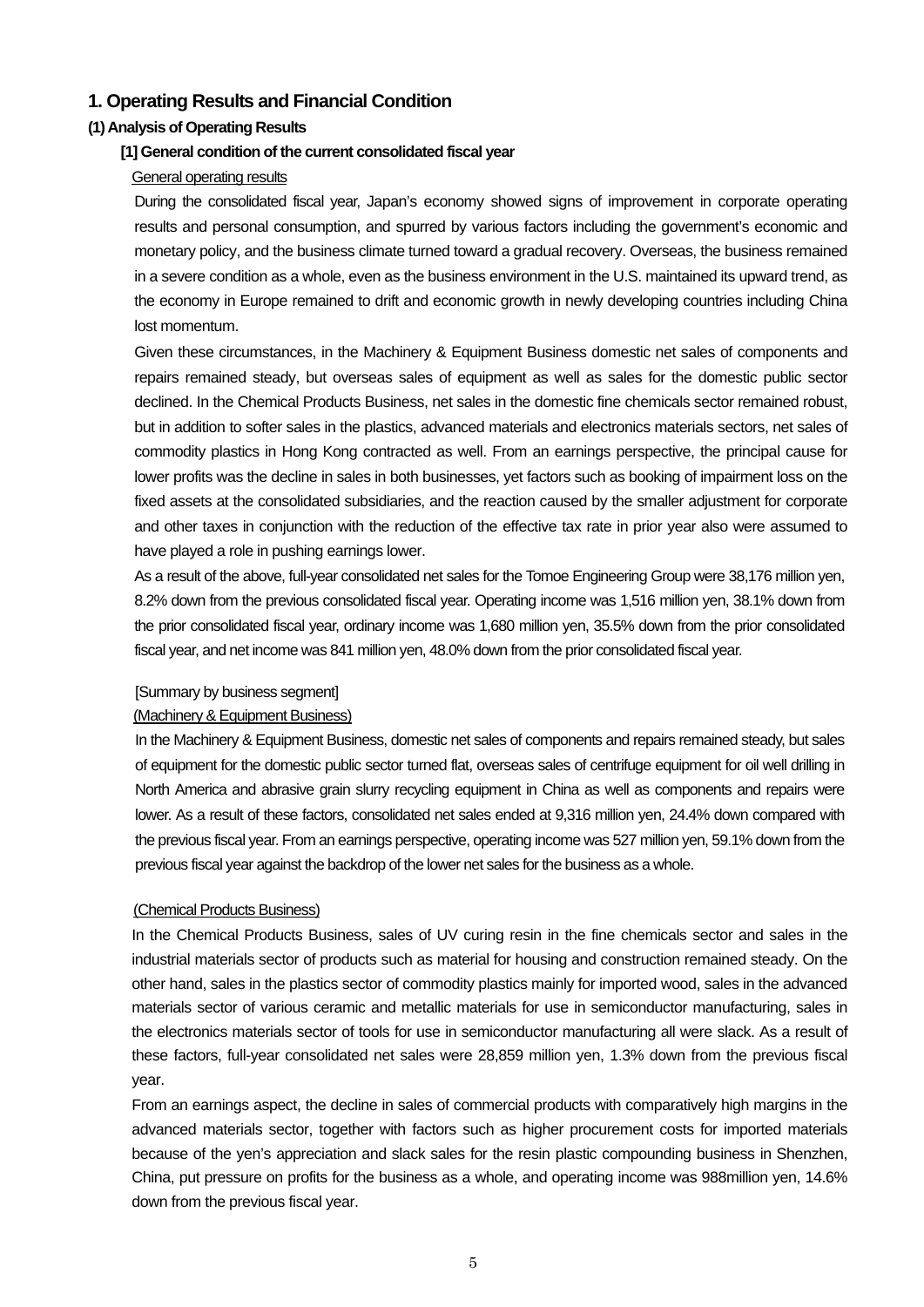#### **[2] Outlook for the next fiscal year (November 1, 2013- October 31, 2014)**

During the fiscal year ending in October 2014, Japan's economy is expected to continue the momentum carrying it toward a sustainable recovery domestically, including an improvement in corporate operating performance, as the result of various economic measures. Despite a temporary reactionary slump in demand that is likely to be triggered by a consumption tax increase during the period, the move toward an expanding economy is also being supported by external demand and increased spending on public works projects, and is not expected to change. On the other hand, there are overseas risk factors as well, including the uncertainties surrounding U.S. fiscal and monetary policy and the economic slowdown in newly developing countries, and the management environment surrounding the Tomoe Engineering Group is projected to remain severe. Given such circumstances, in the Machinery & Equipment Business we expect to expand our market not only for oil wells but in sectors such as petrochemicals, particularly through our local subsidiaries in the North and South America regions, while domestically we plan to increase revenues by expanding sales of our low-power, energy-saving centrifuge models, and we project fiscal year consolidated net sales of 12,100 million yen (29.9% up compared with the previous year) and operating income of 1,040 million yen (97.1% up compared with the previous year). In the Chemical Products Business, domestically we will maintain our share of sales in our existing business by working to further enhance our portfolio of commercial products to address market needs. We also project overseas sales to expand as a result of the development of new markets and commercial products centered on Southeast Asia, and we plan to rebuild our resin plastic compounding business in Shenzhen, China with the goal of revitalizing its operating performance. As a result, we project fiscal year consolidated net sales of 29,200 million yen (1.2% up compared with the previous year), and operating income of 890 million yen (10.0% down compared with the previous year) that will reflect a rate of increase in expenses that outpaces the growth rate of net sales. As a result of these efforts, for the entire Tomoe Engineering Group in the consolidated fiscal year ending October 2014, we project net sales to grow by 8.2% to 41,300 million yen, operating income to increase by 27.3% to 1,930 million yen, and ordinary income to increase by 22.0% to 2,050 million yen. Because we do not anticipate any special factors, including extraordinary income or losses, we project net income to climb by 42.7% to 1,200 million yen.

The operating results forecasts for the next period described above are based on information available to the Company at the time the forecasts were prepared and assumptions judged to be reasonable. Actual operating results might differ from these forecasts depending upon changes in domestic and international financial and economic conditions, the supply and demand situation, various risk factors and other uncertainties.

#### **(2) Analysis of Financial Condition**

#### **[1] Assets, Liabilities, and Net Assets**

Assets at the end of the current consolidated fiscal year were 33,477 million yen, down 344 million or 1.0% from the balance at the end of the previous consolidated fiscal year, reflecting lower cash and deposits and notes and accounts receivable-trade. Liabilities were 9,902 million yen, down 1,384 million yen or 12.3% from the end of the previous consolidated fiscal year, mainly because of lower payables and income taxes payable. Net assets were 23,575 million yen, 1,040 million yen or 4.6% up from the end of the previous consolidated fiscal year. This mainly reflected an increase of retained earnings reported at net income, and an increase in the translation adjustments account, which was affected by the depreciation of the yen. As a result of the above changes, the equity ratio at the end of the consolidated fiscal year rose by 3.8 points compared with the end of the previous consolidated fiscal year to 69.8%.

#### **[2] Cash Flow Status**

Balance of cash and cash equivalent as of the end of the current consolidated fiscal year decreased by 291 million yen to 7,171 million yen from the previous consolidated fiscal year. Status of each cash flow and their factors during the current consolidated fiscal year are as follows: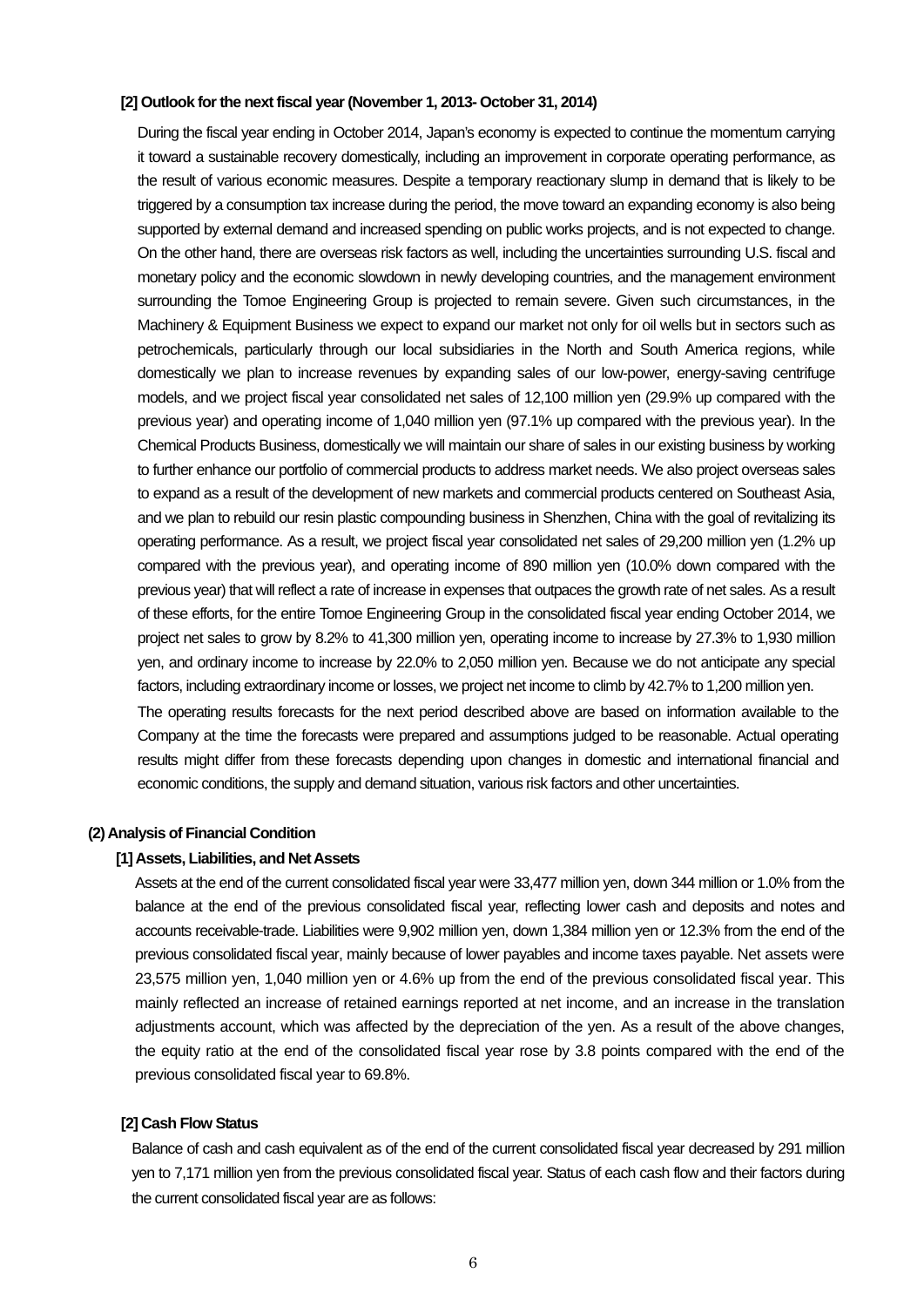## (Net Cash Provided by (Used in) Operating Activities)

Net cash provided by operating activities was 498 million yen (1,005 million yen provided during the previous consolidated fiscal year). Income before income taxes and minority interests was 1,502 million yen, and notes and accounts receivable-trade fell by 828 million yen, inventory fell by 362 million yen, while notes and accounts payable-trade decreased by 1,099 million yen, and income taxes paid were 1,105 million yen.

## (Net Cash Provided by (Used in) Investing Activities)

Because purchases of plant, property and equipment were 408 million yen, and purchases of intangible fixed assets were 251 million yen, the net amount of cash used in investing activities was 755 million yen (612 million yen used during the previous consolidated fiscal year).

## (Net Cash Provided by (Used in) Financing Activities)

Net cash used in financing activities was 381 million yen (244 million yen used during the previous consolidated fiscal year),mainly for the payment of cash dividends of 399 million yen.

|                         | <b>Year Ended</b><br>October 31,<br>2009 | <b>Year Ended</b><br>October 31,<br>2010 | <b>Year Ended</b><br>October 31,<br>2011 | <b>Year Ended</b><br>October 31,<br>2012 | <b>Year Ended</b><br>October 31,<br>2013 |
|-------------------------|------------------------------------------|------------------------------------------|------------------------------------------|------------------------------------------|------------------------------------------|
| Equity Ratio (Percent)  | 66.8                                     | 62.4                                     | 64.5                                     | 66.0                                     | 69.8                                     |
| Equity Ratio Based on   |                                          |                                          |                                          |                                          |                                          |
| Market Value (Percent)  | 51.8                                     | 38.6                                     | 42.5                                     | 39.7                                     | 46.6                                     |
| Debt-repayment to Cash  |                                          |                                          |                                          |                                          |                                          |
| Flow Ratio (Years)      | 0.2                                      | 0.3                                      | 0.3                                      | 0.8                                      | 1.7                                      |
| Interest Coverage Ratio |                                          |                                          |                                          |                                          |                                          |
| (Percent)               | 88.8                                     | 151.7                                    | 258.7                                    | 115.8                                    | 35.6                                     |

Trends in cash flow indices are as follows:

Equity ratio: Net assets / Total assets

Equity ratio based on market value: Market capitalization of shares / Total assets

Debt-repayment to cash flow ratio: Interest-bearing debt / Cash flow

Interest coverage ratio: Cash flow / Interest payment

(Note)

- 1. All indices are calculated on the basis of consolidated financial figures.
- 2. Market capitalization is calculated based on the number of outstanding shares excluding treasury stock.
- 3. Cash flow refers to net cash provided by (used in) operating activities.
- 4. Interest-bearing debt refers to all debt reported on the consolidated balance sheet for which interest is being paid.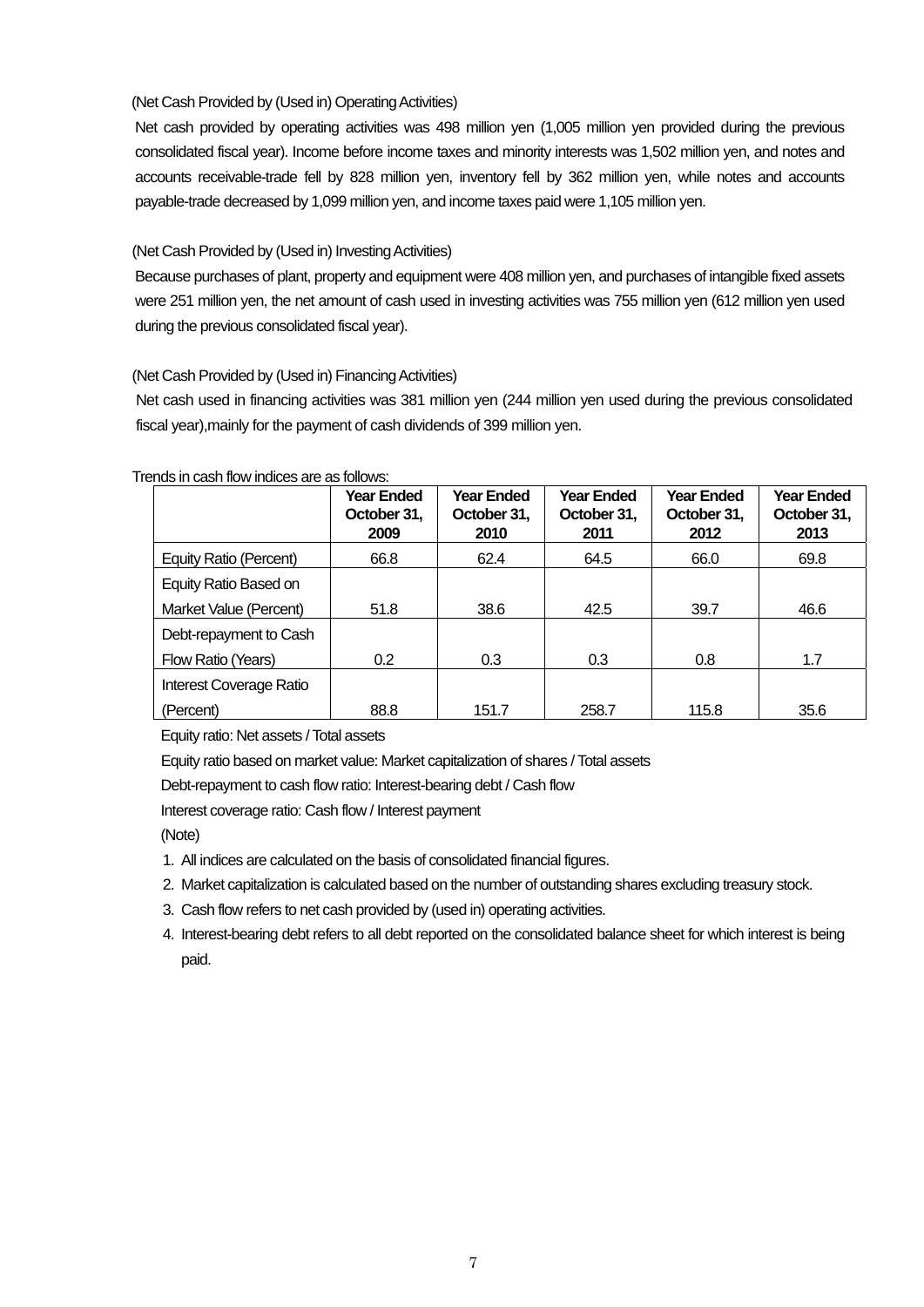#### **(3) Basic Policy for Profit Sharing and Dividends for Fiscal 2013 and 2014**

As its basic policy concerning the distribution of earnings beginning from the current period, the Tomoe Engineering Group will "implement appropriate, stable dividends by seeking to increase internal reserves to reinforce our financial position and corporate strength, and by considering consolidated operating results, the group's medium-term business strategy and other factors in a comprehensive manner."

Based on the above policy, and considering operating results for the current period and the future outlook, for the consolidated fiscal year ended October 2013 we plan to pay a dividend of 45 yen per share, an increase of 5 yen compared with the prior consolidated fiscal year.

The dividend for the consolidated fiscal year ending on October 31, 2014 will be 45 yen per share (including an interim dividend per share of 22.5 yen), based on consideration of the outlook for consolidated operating results and the fact the Company will newly implement payment of an interim dividend.

#### **(4) Risk Factors in Business**

The key areas of business risks of our group that might have significant influence on investors' decision are as follows. The following judgments are made based on the business information at the end of the current consolidated fiscal year, although some forward-looking statements are contained.

### **[1] Seasonal Fluctuation of Operating Results**

Currently there is a seasonal bias in sales and profits of our group toward the second quarter. This is because that public sector sales account for relatively a high percentage in the sales of Machinery & Equipment Business and tend to be concentrated in the second quarter due to public sector's budget implementation.

#### **[2] Influence of Foreign Exchange Fluctuation**

Businesses of our group include exports and import in foreign currencies, and exchange rate fluctuations may affect the values after translation into yen. Operating results and financial condition of our group might be affected by the range of foreign exchange fluctuation although we make efforts to minimize exchange fluctuation risks by entering into forward exchange contracts. Since our group has overseas subsidiaries, we prepare financial statements in foreign currencies. In preparing consolidated financial statements, there is a risk associated with exchange fluctuation when converting into yen equivalent.

#### **[3] Potential Risk of Overseas Activities**

Our group is engaged in marketing and manufacturing overseas, focusing on China and other Southeast Asian countries. Our group will monitor the local situations with the greatest care and take appropriate actions on a timely basis. However, our group's operating results and financial condition might be affected by unforeseen circumstances arising from local political conditions, governments, legal restrictions, taxation systems, customs, etc.

#### **[4] Risk Associated with Quality of Goods and Products**

The products of our group are manufactured by paying due attention based on systematic quality control. The products that require technical development might cause risk of having cost of repair and replacement. Also, since our group is not directly involved in manufacturing of many of imported raw materials, defects that our group is not directly associated with may occur and we might be obligated to cease sales and collect such materials. Although we are prepared to take prompt and appropriate actions to cope with the risks involved in quality of manufactured products and commercial goods, it may affect our group's operating results and financial condition to the extent of the problem.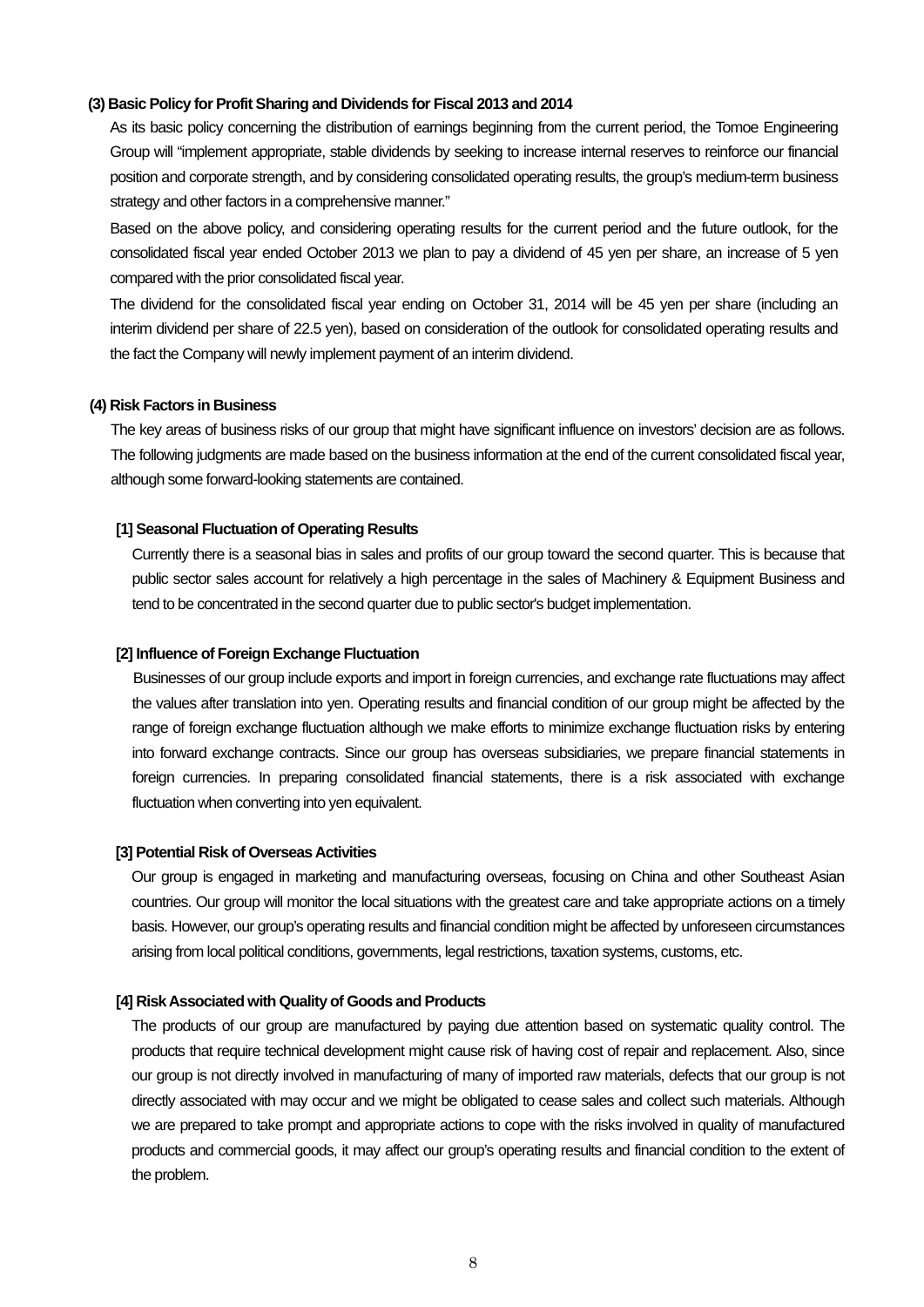#### **[5] Risks of New Investment**

Our group is in a quest to pursue high-value-added business all the time. To do this, we must take measures such as aggressive investment in some situations; however, these measures may involve higher potential risks than conventional business risks. Even though we take such sufficient preparations and measures, some unexpected events may result in affecting operating results and financial condition of our group.

#### **[6] Risks when a Natural Disaster Occurs**

Our group is implementing various risk measures, including seismic performance improvements to buildings and structures (including rental properties), preparation of emergency response procedures, data backup enhancements and the introduction of a system to confirm executive and employee safety, and working to prepare a business contingency plan (BCP). Although we are implementing such measures, however, there is a possibility our production capacity or sales capabilities might be substantially reduced by the occurrence of a large-scale natural disaster to which we cannot respond, and business opportunities could be lost and our operating results and financial position might be affected as a result.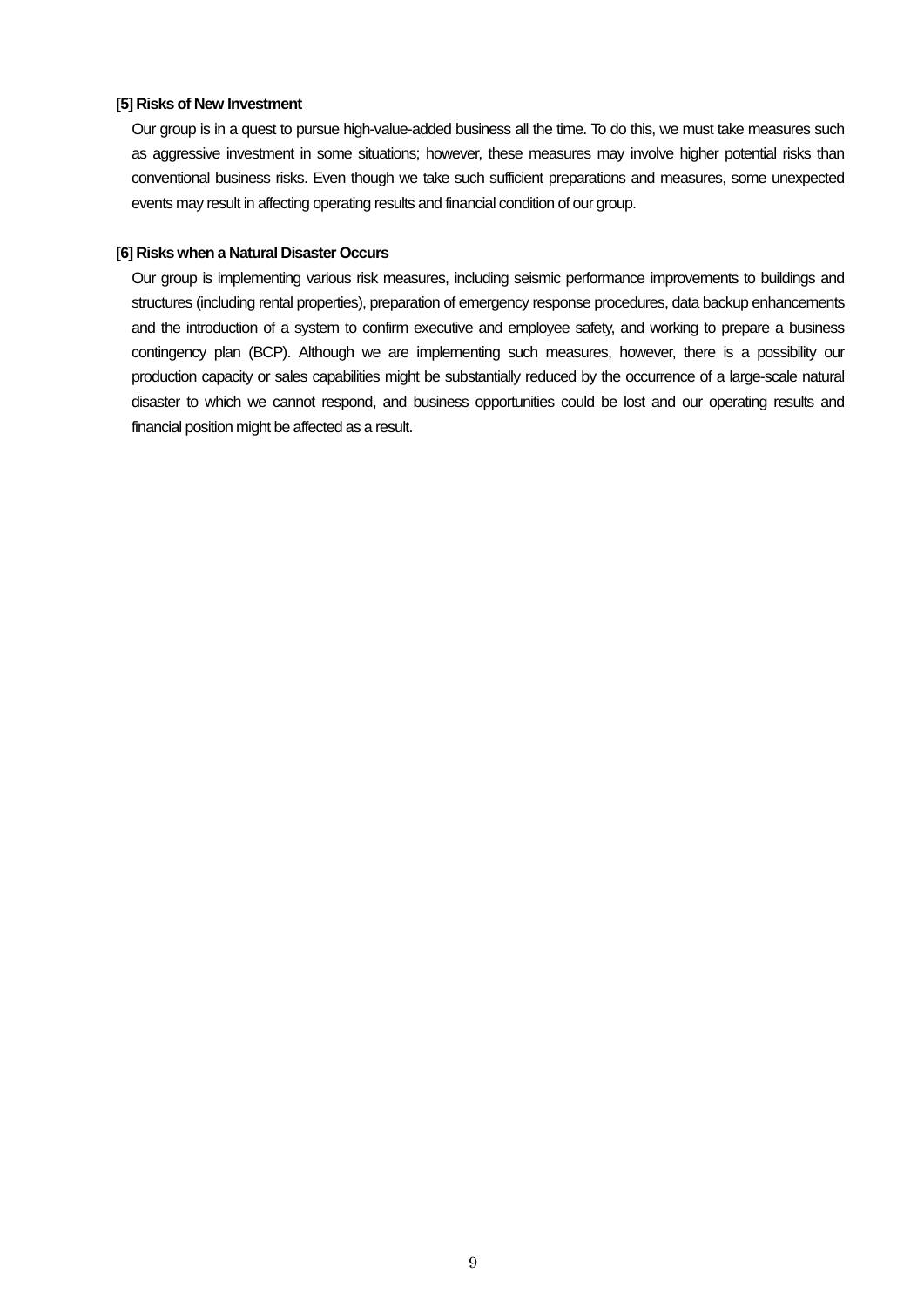## **2. Tomoe Engineering and Companies**

Tomoe Group consists of Tomoe Engineering and its eleven subsidiaries. The group is mainly engaged in manufacture and distribution of centrifuges and trading of chemical products. Business activities of the group are divided into the following three main categories. "Business Segments," which will be discussed in a later section, are based on the following business activity segments. Since "other businesses" involve no consolidated subsidiary, "Business Segments" do not include figures related to them.

## *Machinery & Equipment Business:*

Tomoe Engineering manufactures and distributes centrifuges. Its subsidiary Tomoe Machinery Service provides centrifuge users with after-sales services as well as parts. Its subsidiary Tomoe Machinery undertakes machining and sheet-metal processing of centrifuge. Tomoe Engineering consigns manufacture of the centrifuges and the after-sales service to its subsidiary Tomoe Engineering (Shanghai). Its subsidiary Tomoe Engineering USA, Inc. provides centrifuges and parts with after-sales services.

## *Chemical Products Business:*

Interstella Plastics (Shenzhen) and Stella Tech Engineering Plastics (Shenzhen) are engaged in coloring and compounding of plastic materials. Our affiliate, Interstella is an investing company of Stella Tech Engineering Plastics (Shenzhen) and also serves as a contact for purchasing and sales. Tomoe (Hong Kong) and its subsidiary Tomoe Trading (Shenzhen) are functioning as central core for sales activity in China in Tomoe Group. Tomoe Wine & Spirits distributes wines and spirits imported by Tomoe Engineering.

## *Other Businesses:*

Tomoe Butsuryu subcontracts with our company for products' transportation and warehousing.

**Schematic diagram of Tomoe's subsidiaries operation is on the next page.**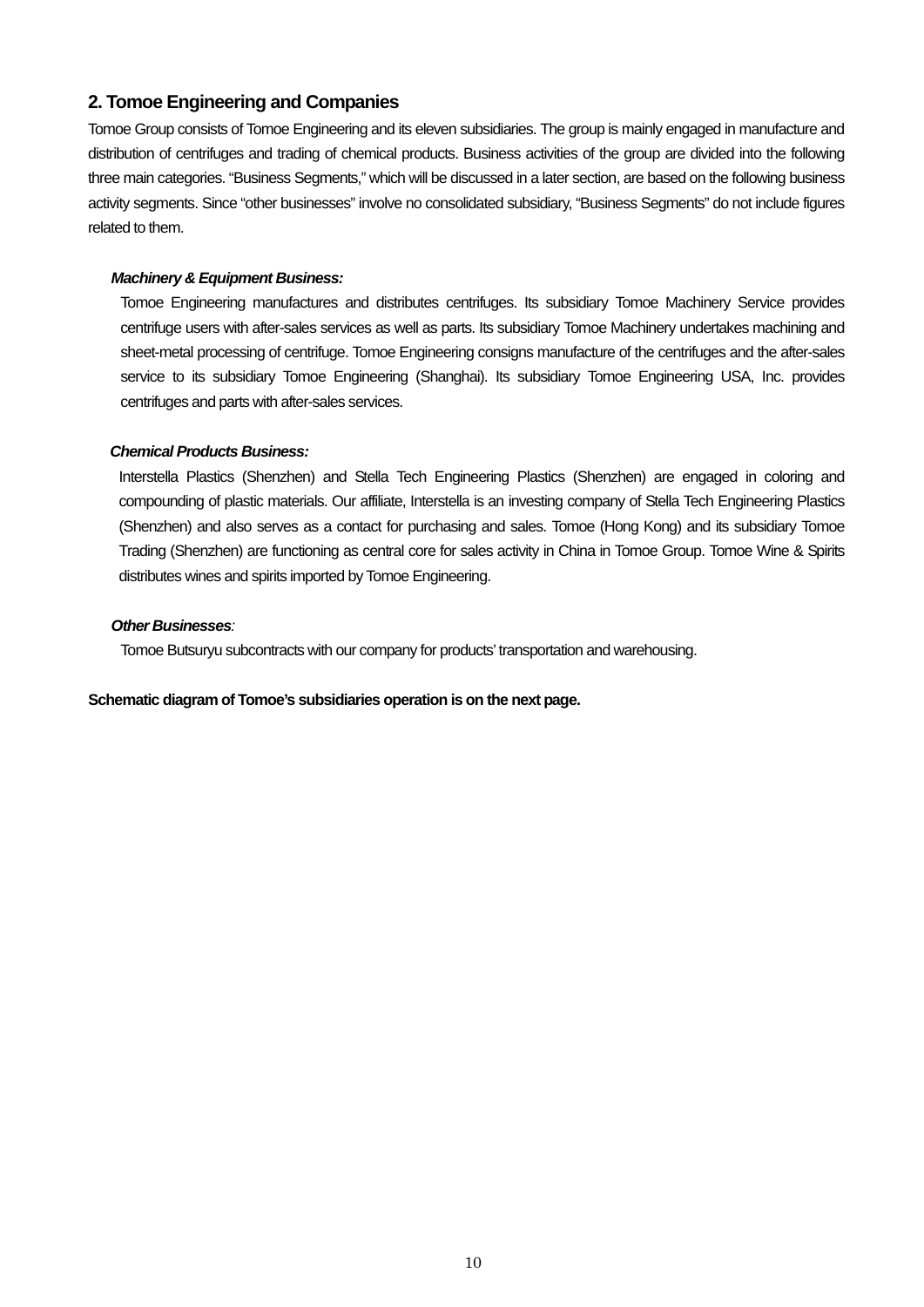#### (◎: Consolidated subsidiaries)

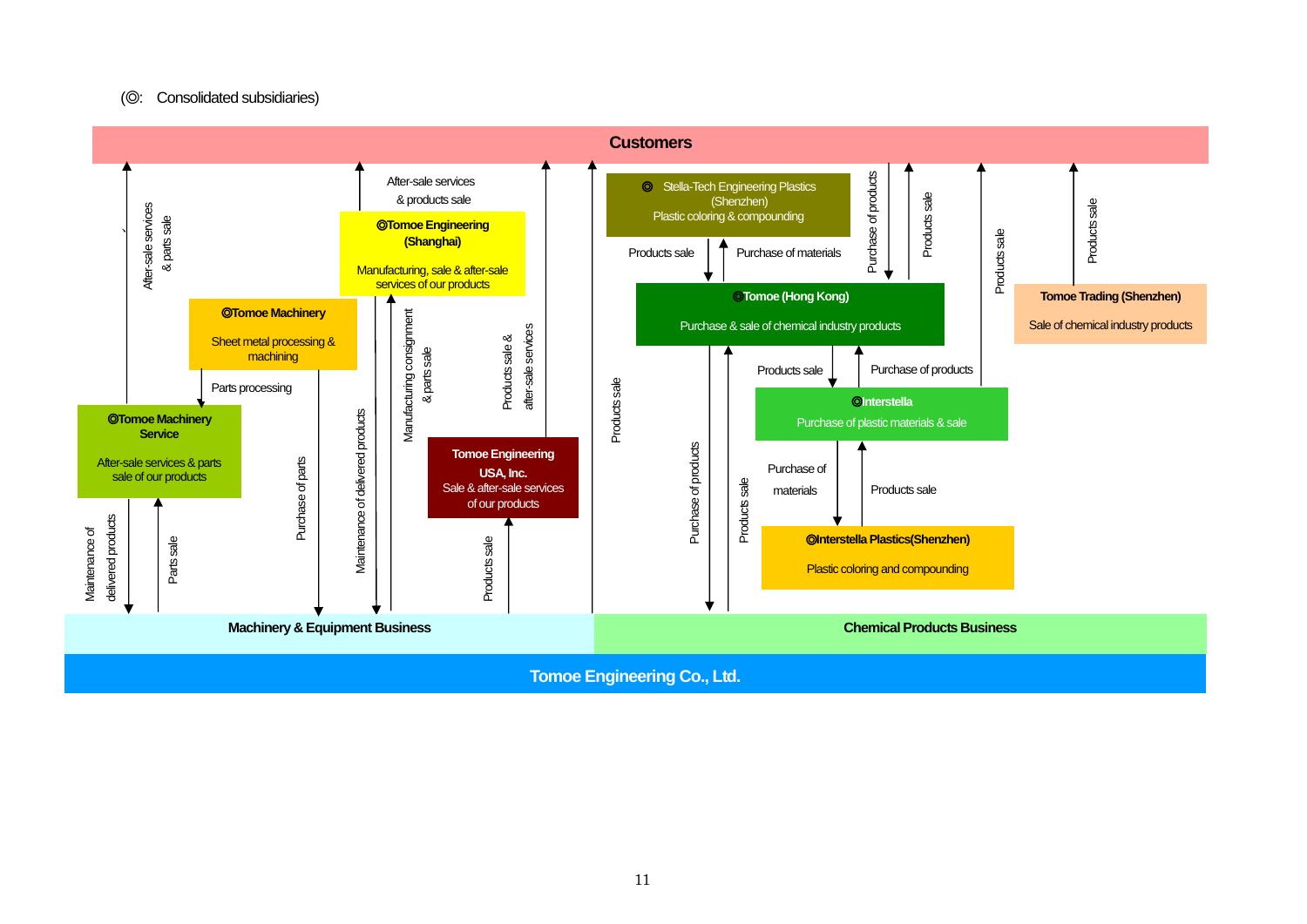## **3. Management Policy**

#### **(1) Basic Management Philosophy**

Our basic management philosophy is to contribute to society and provide a good quality of life to people involved through growth and development of our company with spirit of creation and entrepreneurship and to provide our customers with high level of technologies and excellent products. Guided by this policy, we shall be engaged in the manufacture and sale of machinery based primarily on solid-liquid separation techniques and importation of unique and specialty raw materials for chemical industry.

## **(2) Target Management Indices**

Rather than just aiming for a volume growth, in our Machinery & Equipment Business we always try to develop and sell products that require specialized technology, while in our Chemical Products Business we seek to handle unique, high value-added products that demand expertise, even if their market is not so large. To pursue these goals, we regard improvement of profitability as our primary management goal. As a management indicator for meeting these goals, we give highest priority to ordinary income, which directly expresses the nature and change of profitability.

#### **(3) Mid- and Long-term Management Strategy**

The long-term management strategy of Machinery & Equipment Business is to develop new products, reduce manufacturing cost, and expand business overseas, and that of Chemical Products Business is to discover unique new commercial products, to seek new customers and to deploy business aggressively for overseas markets.

To achieve continuous progress on our basic strategy, in November 2013 we formulated the Tenth Mid-term Management Plan "Target 2016" (from November 1, 2013 to October 31, 2016). The plan is devoted mainly to implementing measures based on the following policies after newly identifying the ideal approach to allocating management resources and capturing market share. More specifically, in the Machinery & Equipment Business, we will expand foreign sales centered on North and South America, China and Southeast Asia, while increasing domestic sales of our low-power, energy-saving centrifuge. In the Chemical Products Business, we set key strategies to increase overseas sales by developing new markets and new commercial products mainly in Southeast Asian market, and to maintain our market share of the existing business by implementing measures to meet customer needs. As our objective, we will seek to achieve consolidated net sales of 47,500 million yen and ordinary income of 2,600 million yen in the fiscal year ending October 2016, the final year of our mid-term management planning period.

#### **(4) Challenges to be Addressed**

Despite lingering instability affecting the global economy, including concerns of an economic contraction in Europe and the weakening of growth in newly developing countries, some brighter indications can also be noted in the outlook for the operating environment. These include the U.S. economic recovery, which is being driven by the shale gas revolution, as well as the recovery in corporate operating results and upturn in personal consumption in Japan as a result of the government's economic measures. In light of this environment, the Tomoe Group recognizes that achieving overseas business expansion in both its businesses is a priority issue. In the Machinery & Equipment Business, we will concentrate on development of the North and South America markets based on our local subsidiaries, and on sales growth in the markets in China and Southeast Asia based on a strengthened sales agent policy. In the Chemical Products Business, we will focus on expansion of our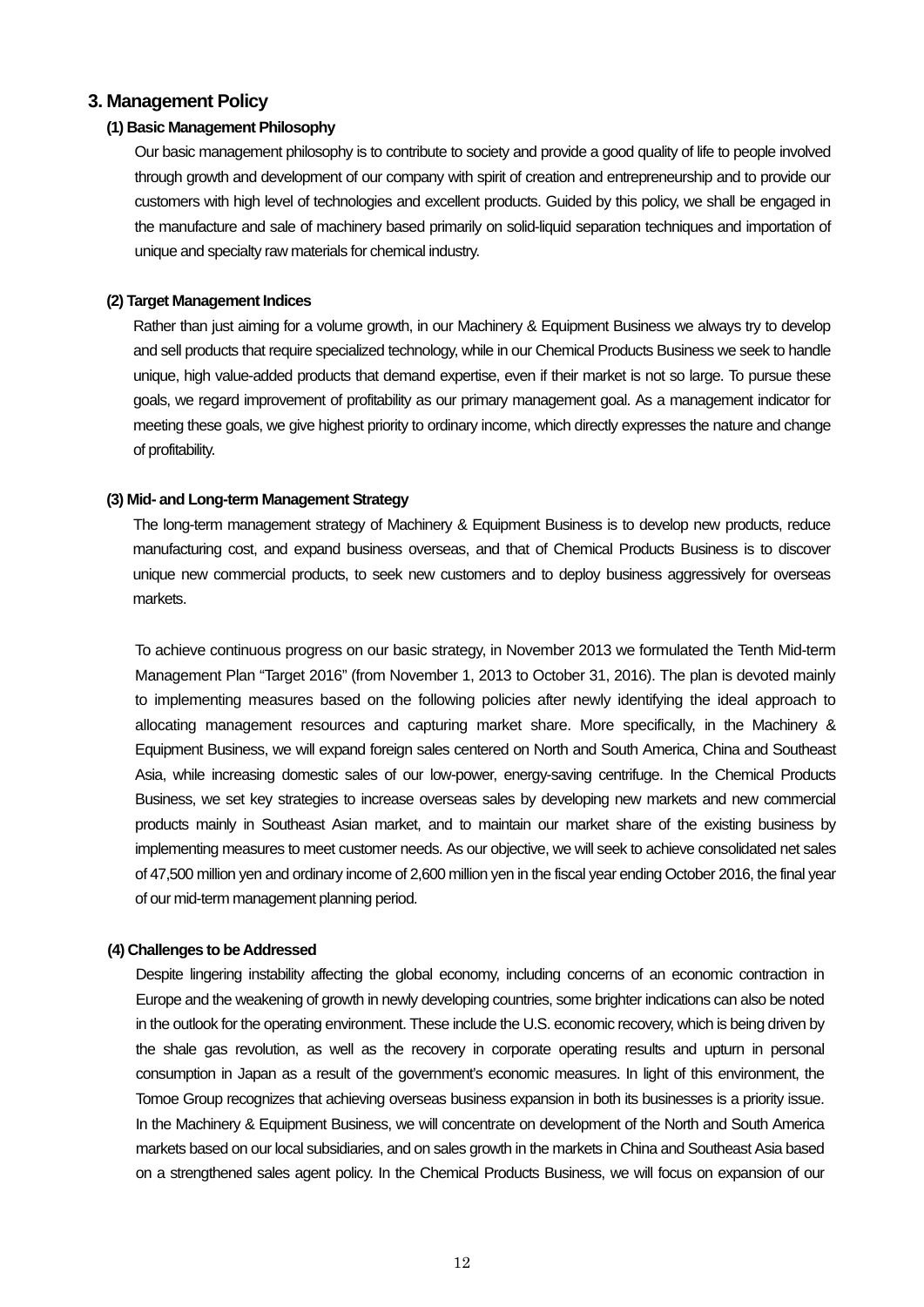business territory through efforts to create new markets and commercial products mainly in Southeast Asia, which is expected to grow. In Tomoe's resin plastic compounding business at its subsidiary in Shenzhen, China, the Company will undertake a rebuilding effort aimed at reinvigorating operating results by specializing in products such as commodity plastics, and devoting efforts to retaining existing customers and acquiring new customers and broadening the market. The Company also will strive to further strengthen the operating base by systematically training the human resources who support Tomoe's overseas business and the individuals who will be responsible for the future management of these operations. To steadily execute these issues, the Company's policy is to achieve sustained growth in both of the Company's businesses, and bolster its capacity to generate stable earnings, by promoting management policies based on Tomoe's 10th Medium-Term Management Plan.

To enhance and strengthen corporate governance and compliance we have established a Corporate Ethics Committee, and in the future this committee will take the lead in efforts to ensure management in full compliance with the letter and spirit of the law and improve corporate ethics. From the view point of corporate governance, we will maintain our efforts to firmly establish wide-ranging risk management centered on our Risk Management Committee, and to pursue the consolidation of our management environment from an IT perspective by undertaking construction of our next-generation mission-critical systems. Moreover, the Company will also work to strengthen its management organization to ensure business continuity, as a measure against the risk of occurrence of a major natural disaster like the Great East Japan Earthquake.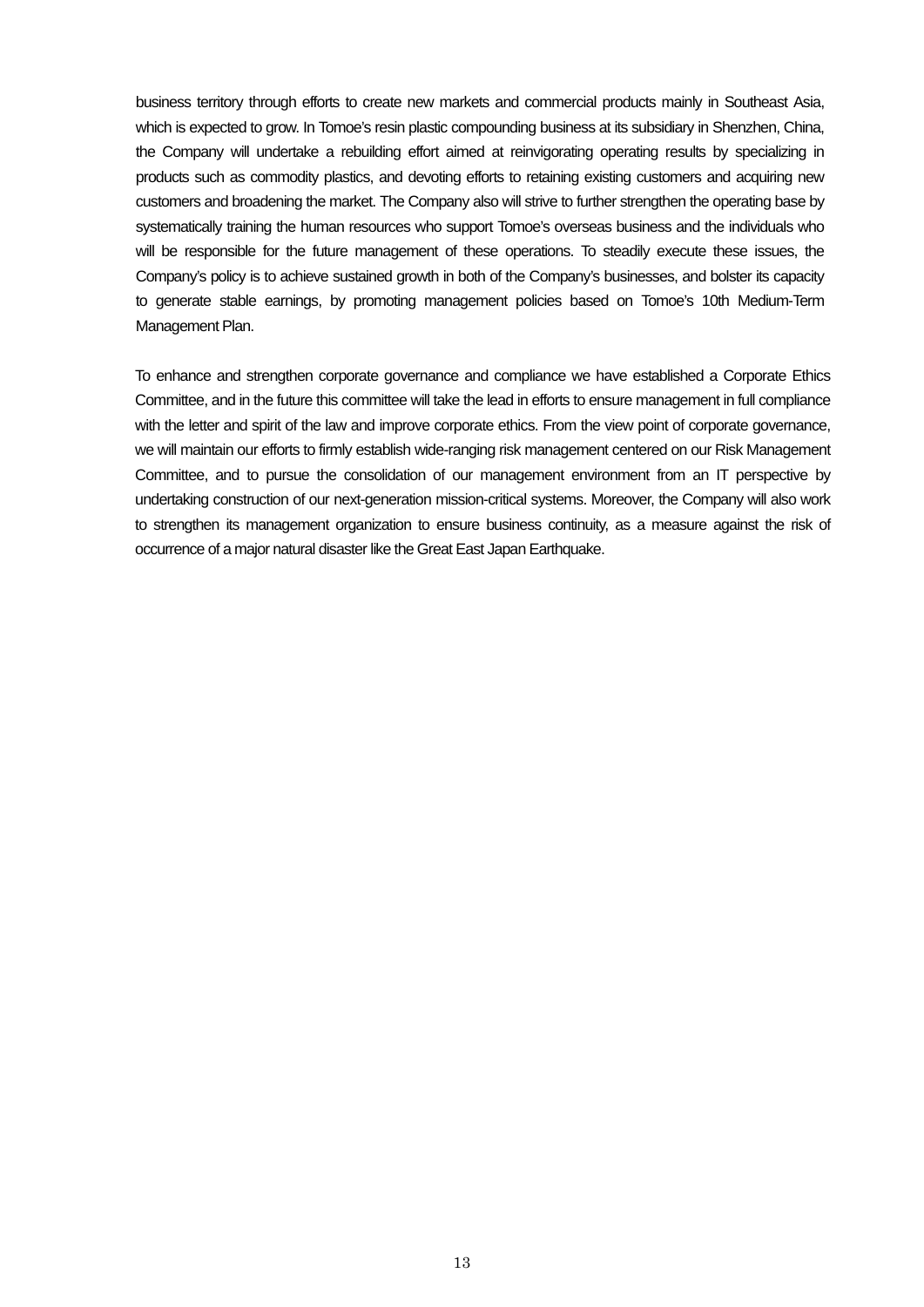## **4. Consolidated Financial Statements**

**(1) Balance Sheets** 

|                                            | (Thousands of Yen)                                         |              |  |
|--------------------------------------------|------------------------------------------------------------|--------------|--|
|                                            | Year Ended October 31, 2012<br>Year Ended October 31, 2013 |              |  |
| <b>Assets</b>                              |                                                            |              |  |
| <b>Current Assets</b>                      |                                                            |              |  |
| Cash and Deposits                          | 7,463,174                                                  | 7,171,846    |  |
| Notes and Accounts Receivable-Trade        | 13,303,606                                                 | 12,639,632   |  |
| Merchandise and Finished Goods             | 3,392,880                                                  | 3,231,590    |  |
| <b>Work in Process</b>                     | 866,726                                                    | 888,624      |  |
| Raw Materials and Supplies                 | 943,399                                                    | 988,780      |  |
| <b>Deferred Tax Assets</b>                 | 567,855                                                    | 405,172      |  |
| <b>Others</b>                              | 243,152                                                    | 249,739      |  |
| <b>Allowance for Doubtful Accounts</b>     | $-11,236$                                                  | $-7,053$     |  |
| <b>Total Current Assets</b>                | 26,769,560                                                 | 25,568,332   |  |
| <b>Noncurrent Assets</b>                   |                                                            |              |  |
| Property, Plant and Equipment              |                                                            |              |  |
| <b>Buildings and Structures</b>            | 2,350,890                                                  | 2,434,925    |  |
| <b>Accumulated Depreciation</b>            | $-1,421,955$                                               | $-1,479,133$ |  |
| <b>Buildings and Structures, Net</b>       | 928,934                                                    | 955,791      |  |
| Machinery, Equipment and Vehicles          | 3,578,358                                                  | 3,867,792    |  |
| <b>Accumulated Depreciation</b>            | $-2,801,629$                                               | $-3,136,674$ |  |
| Machinery, Equipment and Vehicles, Net     | 776,729                                                    | 731,117      |  |
| Land                                       | 922,024                                                    | 920,536      |  |
| Lease Assets                               | 40,902                                                     | 9,867        |  |
| <b>Accumulated Depreciation</b>            | $-34,864$                                                  | $-9,538$     |  |
| Lease Assets, Net                          | 6,038                                                      | 328          |  |
| Construction in progress                   | 2,622,040                                                  | 2,583,008    |  |
| Others                                     | 1,025,652                                                  | 1,035,492    |  |
| <b>Accumulated Depreciation</b>            | $-949,624$                                                 | $-959,869$   |  |
| Others, Net                                | 76,027                                                     | 75,623       |  |
| <b>Total Property, Plant and Equipment</b> | 5,331,794                                                  | 5,266,406    |  |
| Intangible Assets                          | 225,021                                                    | 511,391      |  |
| <b>Investments and Other Assets</b>        |                                                            |              |  |
| <b>Investment Securities</b>               | 606,190                                                    | 1,126,177    |  |
| <b>Guarantee Deposits</b>                  | 384,158                                                    | 251,735      |  |
| <b>Deferred Tax Assets</b>                 | 29,578                                                     | 23,456       |  |
| <b>Others</b>                              | 522,582                                                    | 771,667      |  |
| <b>Allowance for Doubtful Accounts</b>     | $-46,779$                                                  | $-41,232$    |  |
| <b>Total Investments and Other Assets</b>  | 1,495,730                                                  | 2,131,805    |  |
| <b>Total Noncurrent Assets</b>             | 7,052,546                                                  | 7,909,602    |  |
| <b>Total Assets</b>                        | 33,822,106                                                 | 33,477,935   |  |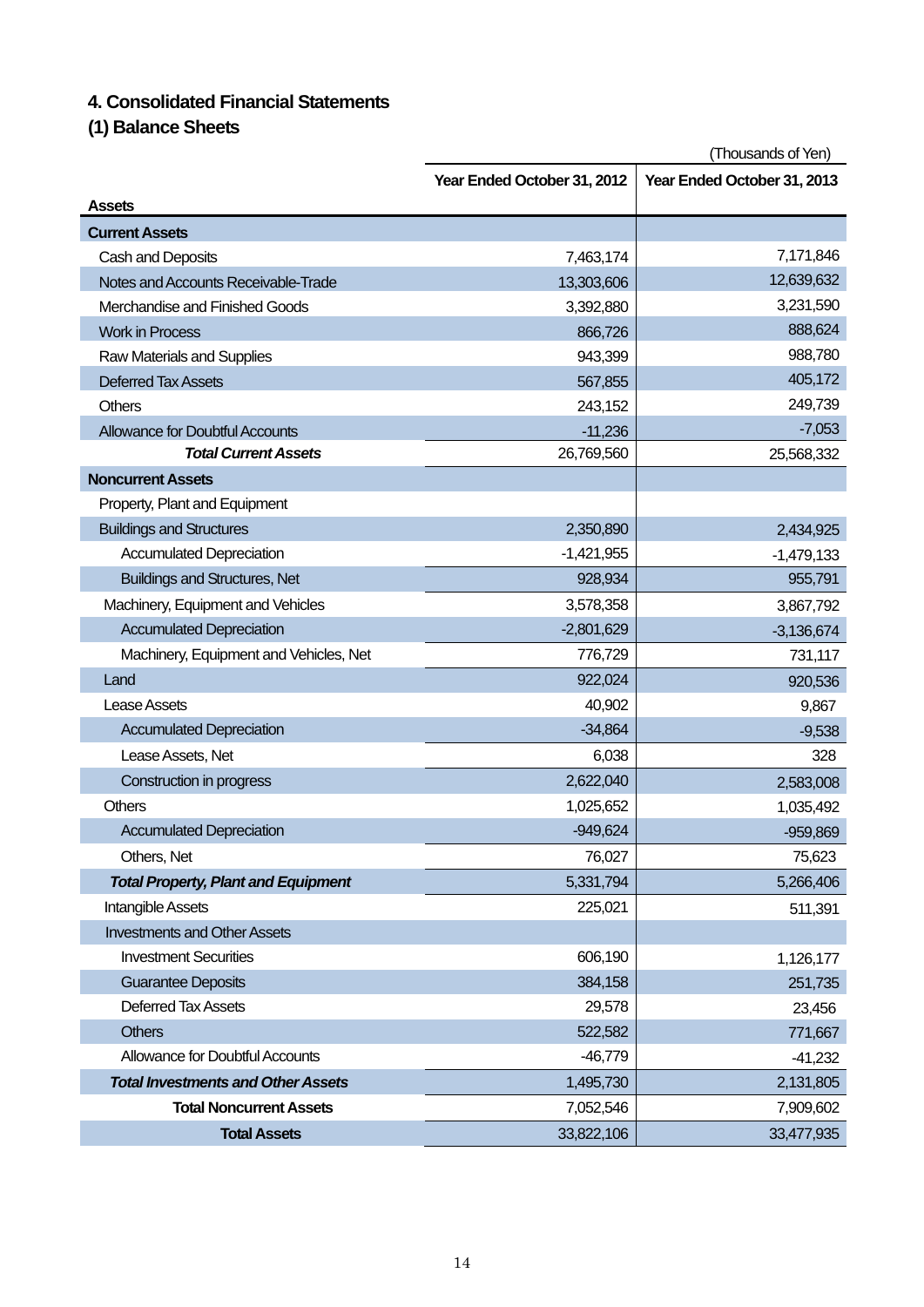|                                                                 | Year Ended October 31, 2012 | Year Ended October 31, 2013 |
|-----------------------------------------------------------------|-----------------------------|-----------------------------|
| <b>Liabilities and Net Assets</b>                               |                             |                             |
| <b>Liabilities</b>                                              |                             |                             |
| <b>Current Liabilities</b>                                      |                             |                             |
| Notes and Accounts Payable-Trade                                | 6,956,704                   | 6,096,703                   |
| Short-Term Loans Payable                                        | 630,376                     | 731,535                     |
| Lease Obligations                                               | 7,216                       | 775                         |
| <b>Accounts Payable-Others</b>                                  | 527,111                     | 614,544                     |
| Income Taxes Payable                                            | 590,898                     | 32,292                      |
| <b>Advances Received</b>                                        | 73,789                      | 77,347                      |
| <b>Provision for Bonuses</b>                                    | 1,074,756                   | 751,650                     |
| <b>Provision for Directors' Bonuses</b>                         | 70,431                      | 35,713                      |
| <b>Allowance for Product Warranty</b>                           | 194,363                     | 180,198                     |
| <b>Others</b>                                                   | 234,504                     | 278,980                     |
| <b>Total Current Liabilities</b>                                | 10,360,153                  | 8,799,742                   |
| <b>Noncurrent Liabilities</b>                                   |                             |                             |
| Long-Term Loans Payable                                         | 41,750                      | 43,668                      |
| Lease Obligations                                               | 775                         | 0                           |
| <b>Provision for Retirement Benefits</b>                        | 38,942                      | 47,538                      |
| <b>Provision for Directors' Retirement Benefits</b>             | 29,600                      | 18,680                      |
| <b>Deferred Tax Liabilities</b>                                 | 815,962                     | 992,832                     |
| <b>Total Noncurrent Liabilities</b>                             | 927,031                     | 1,102,719                   |
| <b>Total Liabilities</b>                                        | 11,287,185                  | 9,902,461                   |
| <b>Net Assets</b>                                               |                             |                             |
| <b>Shareholders' Equity</b>                                     |                             |                             |
| <b>Capital Stock</b>                                            | 1,061,210                   | 1,061,210                   |
| <b>Capital Surplus</b>                                          | 1,483,410                   | 1,483,410                   |
| <b>Retained Earnings</b>                                        | 20,396,505                  | 20,838,441                  |
| <b>Treasury Stock</b>                                           | $-363,393$                  | $-363,462$                  |
| <b>Total Shareholders' Equity</b>                               | 22,577,731                  | 23,019,599                  |
| <b>Valuation and Translation Adjustments</b>                    |                             |                             |
| Valuation Difference on Available-for-Sale<br><b>Securities</b> | 23,172                      | 211,320                     |
| Deferred Gains or Losses on Hedges                              | 525                         | 578                         |
| <b>Foreign Currency Translation Adjustment</b>                  | $-293,239$                  | 121,844                     |
| <b>Total Valuation and Translation Adjustments</b>              | $-269,541$                  | 333,743                     |
| <b>Minority Interests</b>                                       | 226,731                     | 222,130                     |
| <b>Total Net Assets</b>                                         | 22,534,921                  | 23,575,473                  |
| <b>Total Liabilities and Net Assets</b>                         | 33,822,106                  | 33,477,935                  |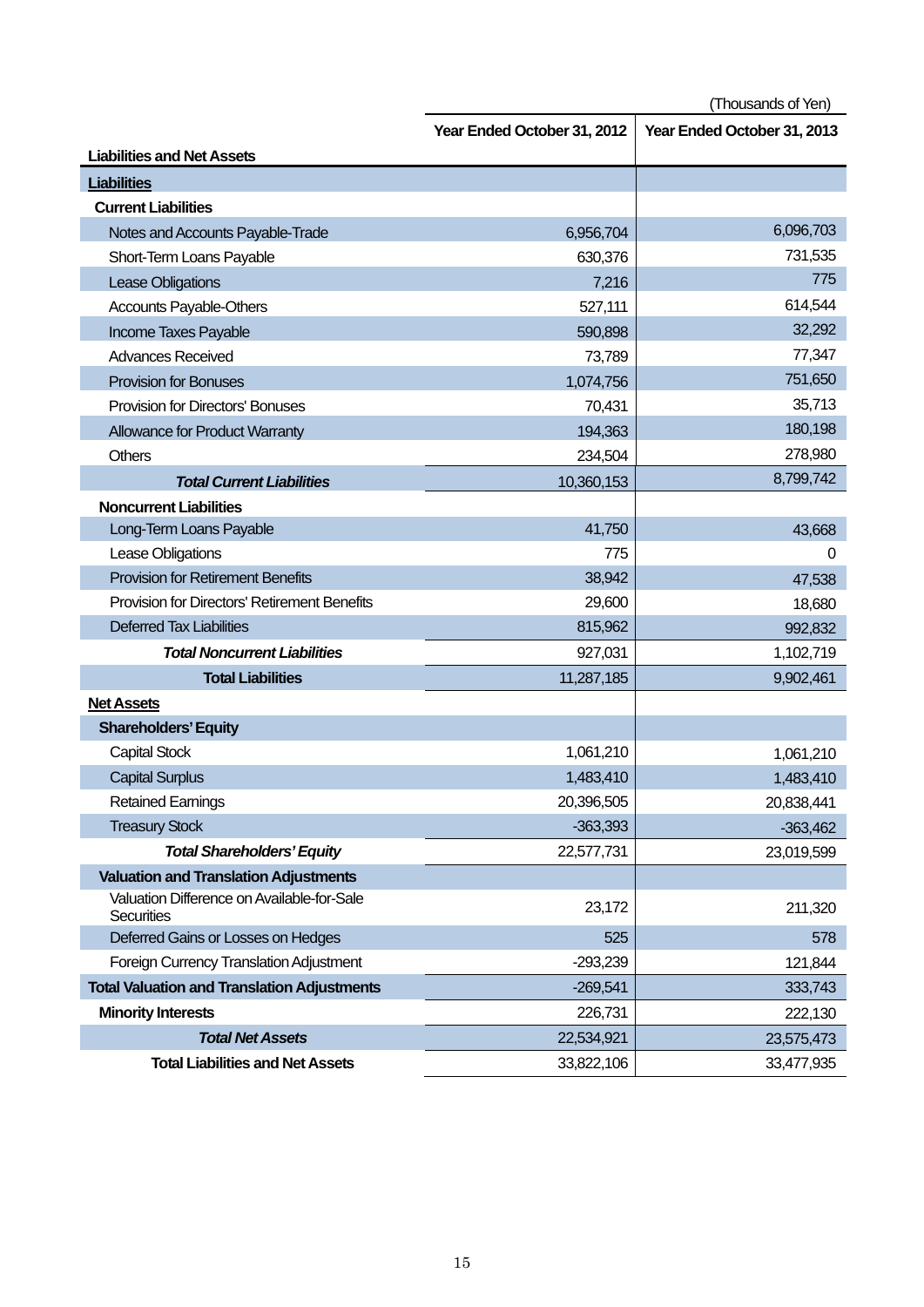# **(2) Consolidated Statements of Income**

|                                                   | (Thousands of Yen)          |                             |  |
|---------------------------------------------------|-----------------------------|-----------------------------|--|
|                                                   | Year Ended October 31, 2012 | Year Ended October 31, 2013 |  |
| <b>Net Sales</b>                                  | 41,575,659                  | 38,176,654                  |  |
| <b>Cost of Sales</b>                              | 32,855,392                  | 30,498,986                  |  |
| <b>Gross Profit</b>                               | 8,720,267                   | 7,677,668                   |  |
| Selling, General and Administrative Expenses      | 6,272,275                   | 6,161,160                   |  |
| <b>Operating Income</b>                           | 2,447,991                   | 1,516,507                   |  |
| <b>Non-Operating Income</b>                       |                             |                             |  |
| Interest income                                   | 14,960                      | 18,952                      |  |
| Dividends Income                                  | 18,503                      | 19,075                      |  |
| Rent Income                                       | 11,760                      | 9,584                       |  |
| Foreign Exchange Gains                            | 92,396                      | 98,091                      |  |
| <b>Others</b>                                     | 54,424                      | 59,691                      |  |
| <b>Total Non-Operating Income</b>                 | 192,044                     | 205,394                     |  |
| <b>Non-Operating Expenses</b>                     |                             |                             |  |
| <b>Interest Expenses</b>                          | 9,776                       | 13,314                      |  |
| Loss on Sales of Notes Payable                    | 69                          | 68                          |  |
| <b>Commission Paid</b>                            | 9,508                       | 9,500                       |  |
| <b>Sales Discount</b>                             | 4,771                       | 6,489                       |  |
| <b>Others</b>                                     | 10,369                      | 12,066                      |  |
| <b>Total Non-Operating Expenses</b>               | 34,495                      | 41,439                      |  |
| <b>Ordinary Income</b>                            | 2,605,539                   | 1,680,463                   |  |
| <b>Extraordinary Income</b>                       |                             |                             |  |
| Gain on Sales of Noncurrent Assets                | 11,389                      | $\Omega$                    |  |
| Gain on Sales of Investment Securities            | 28,541                      | 19,218                      |  |
| Gain on Change in Equity Interest                 | 6,780                       | 0                           |  |
| <b>Total Extraordinary Income</b>                 | 46,711                      | 19,218                      |  |
| <b>Extraordinary Losses</b>                       |                             |                             |  |
| Loss on Retirement of Noncurrent Assets           | 6,092                       | 11,180                      |  |
| Loss on Impairment                                | 0                           | 186,005                     |  |
| Loss on Valuation of Investment Securities        | 4,906                       | 0                           |  |
| Loss on Valuation of Memberships                  | 1,400                       | 0                           |  |
| <b>Total Extraordinary Losses</b>                 | 12,399                      | 197,186                     |  |
| Income before Income Taxes and Minority Interests | 2,639,851                   | 1,502,495                   |  |
| <b>Income Taxes-Current</b>                       | 1,132,475                   | 485,344                     |  |
| Income Taxes-Deferred                             | $-64,273$                   | 254,853                     |  |
| <b>Total Income Taxes</b>                         | 1,068,202                   | 740,198                     |  |
| Income before Minority Interests                  | 1,571,648                   | 762,297                     |  |
| Minority Interests Income                         | $-44,739$                   | $-78,785$                   |  |
| <b>Net Income</b>                                 | 1,616,388                   | 841,082                     |  |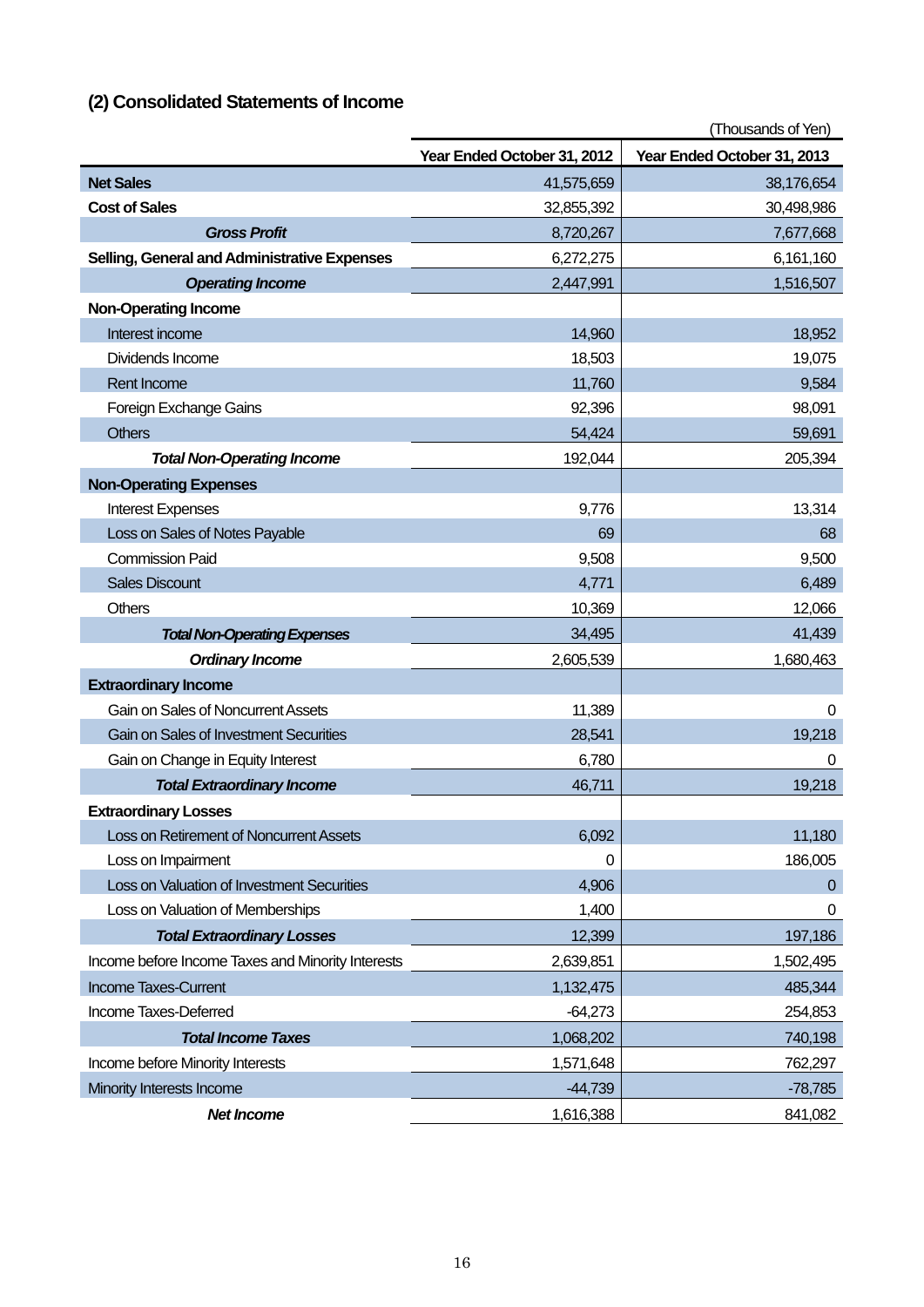# Consolidated Statements of Comprehensive Income

|                                                                        |                        | (Thousands of Yen)     |
|------------------------------------------------------------------------|------------------------|------------------------|
|                                                                        | Year Ended October 31, | Year Ended October 31, |
|                                                                        | 2012                   | 2013                   |
| Income before Minority Interests                                       | 1,571,648              | 762,297                |
| Other Comprehensive Income                                             |                        |                        |
| Valuation Difference on Available-for-sale Securities                  | $-28,453$              | 188,147                |
| Deferred Gains or Losses on Hedges                                     | 295                    | 53                     |
| <b>Foreign Currency Translation Adjustment</b>                         | 28,711                 | 489,269                |
| Total Other Comprehensive Income                                       | 553                    | 677,469                |
| <b>Comprehensive Income</b>                                            | 1,572,202              | 1,439,767              |
| (Breakdown)                                                            |                        |                        |
| Comprehensive Income attributable to Owners of the<br>Parent           | 1,616,812              | 1,444,367              |
| attributable<br>Minority<br>Comprehensive<br>Income<br>to<br>Interests | $-44,610$              | $-4,600$               |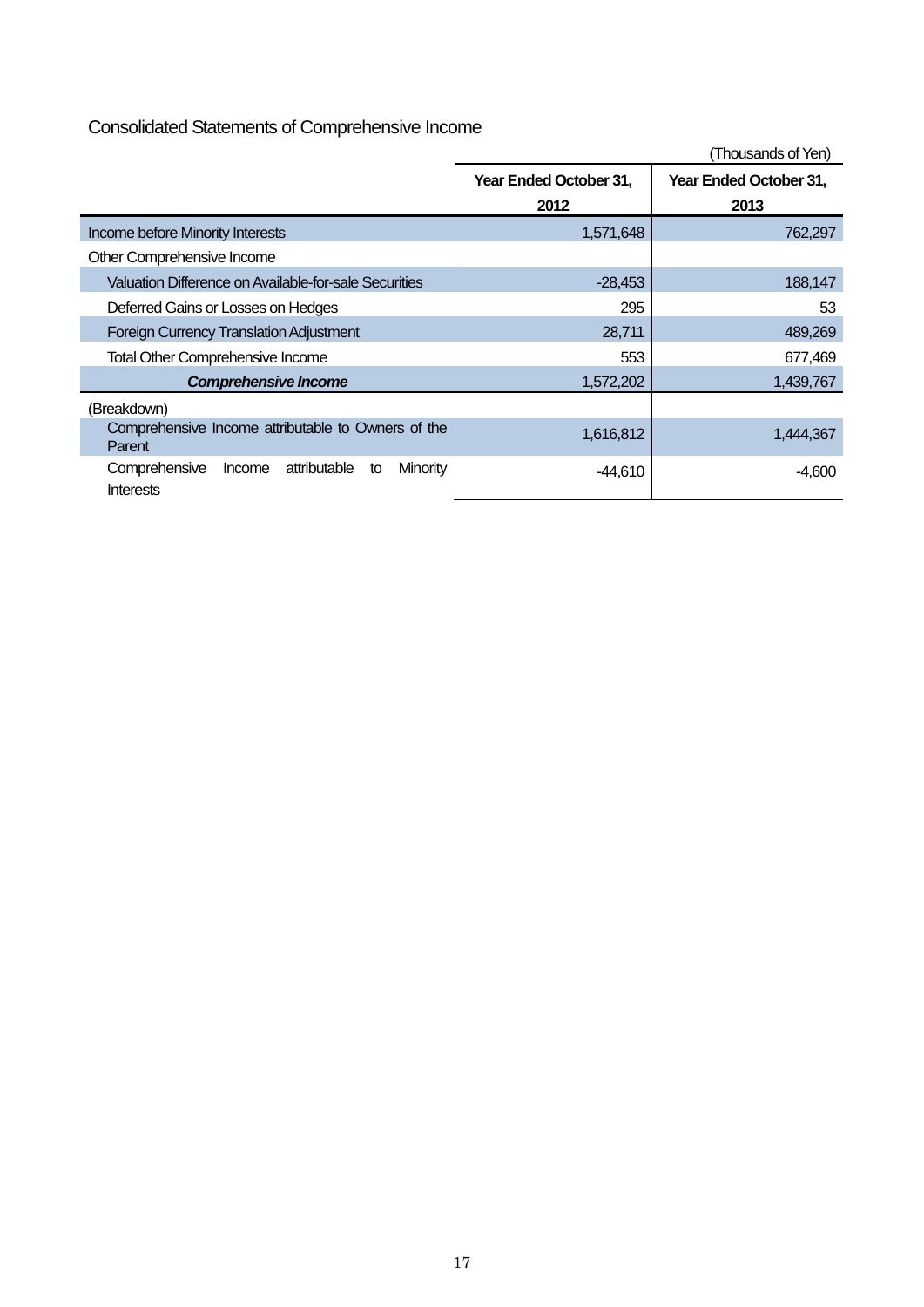|  | (3) Consolidated Statements of Changes in Shareholders' Equity |  |  |
|--|----------------------------------------------------------------|--|--|
|  |                                                                |  |  |

|                                            | Year Ended October 31, 2012 | Year Ended October 31, 2013 |
|--------------------------------------------|-----------------------------|-----------------------------|
| Shareholders' Equity                       |                             |                             |
| <b>Common Stock</b>                        |                             |                             |
| <b>Surplus during Previous Fiscal Year</b> | 1,061,210                   | 1,061,210                   |
| Changes during This Fiscal Year            |                             |                             |
| <b>Total Amount Changed</b>                | 0                           | $\mathbf{0}$                |
| Surplus during This Fiscal Year            | 1,061,210                   | 1,061,210                   |
| <b>Capital Surplus</b>                     |                             |                             |
| Surplus during Previous Fiscal Year        | 1,483,410                   | 1,483,410                   |
| <b>Changes during This Fiscal Year</b>     |                             |                             |
| <b>Total Amount Changed</b>                | 0                           | 0                           |
| Surplus during This Fiscal Year            | 1,483,410                   | 1,483,410                   |
| <b>Retained Earnings</b>                   |                             |                             |
| <b>Surplus during Previous Fiscal Year</b> | 19,179,264                  | 20,396,505                  |
| Changes during This Fiscal Year            |                             |                             |
| <b>Cash Dividend Paid</b>                  | $-399,147$                  | $-399,146$                  |
| Net Income                                 | 1,616,388                   | 841,082                     |
| <b>Total Amount Changed</b>                | 1,217,240                   | 441,936                     |
| Surplus during This Fiscal Year            | 20,396,505                  | 20,838,441                  |
| <b>Issued Shares Reacquired</b>            |                             |                             |
| Surplus During Previous Fiscal Year        | $-363,319$                  | $-363,393$                  |
| <b>Changes During This Fiscal Year</b>     |                             |                             |
| <b>Issued Shares Reacquired</b>            | $-73$                       | -68                         |
| <b>Total Amount Changed</b>                | $-73$                       | -68                         |
| Surplus during This Fiscal Year            | $-363,393$                  | $-363,462$                  |
| <b>Total Shareholders' Equity</b>          |                             |                             |
| Surplus during Previous Fiscal Year        | 21,360,564                  | 25,577,731                  |
| <b>Changes during This Fiscal Year</b>     |                             |                             |
| <b>Cash Dividend Paid</b>                  | $-399,147$                  | $-399,146$                  |
| Net Income                                 | 1,616,388                   | 841,082                     |
| <b>Issued Shares Reacquired</b>            | $-73$                       | $-68$                       |
| <b>Total Amount Changed</b>                | 1,217,166                   | 441,867                     |
| Surplus during This Fiscal Year            | 22,577,731                  | 23,019,599                  |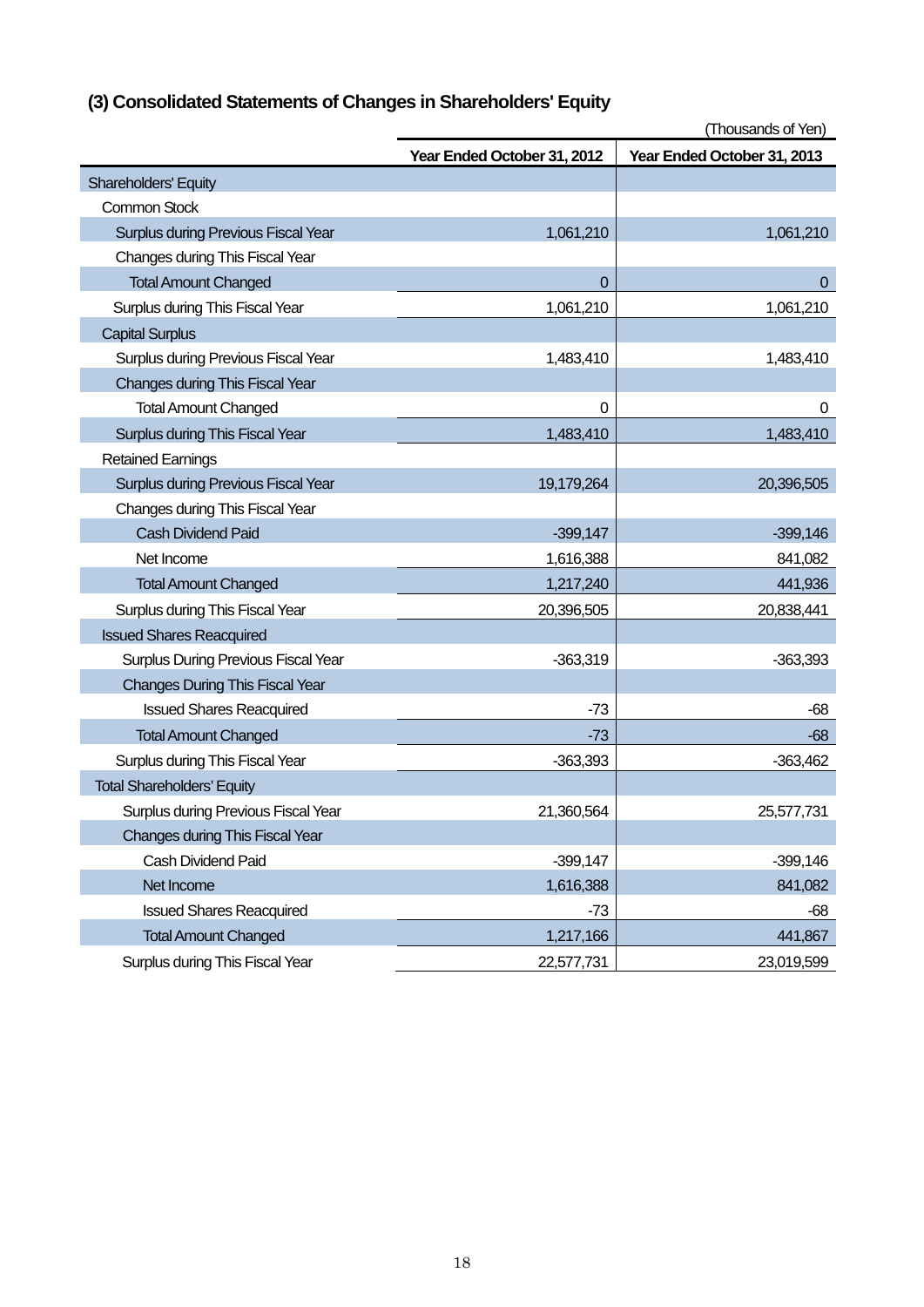|                                                      | Year Ended October 31, 2012 | Year Ended October 31, 2013 |
|------------------------------------------------------|-----------------------------|-----------------------------|
| Revaluation and Translation Adjustments              |                             |                             |
| Valuation Difference on Available-for-sale           |                             |                             |
| Securities                                           |                             |                             |
| <b>Surplus during Previous Fiscal Year</b>           | 51,626                      | 23,172                      |
| Changes during This Fiscal Year                      |                             |                             |
| <b>Total (Net) Amount Changed</b>                    |                             |                             |
| (Except Shareholders' Equity)                        | $-28,453$                   | 188,147                     |
| Changes during This Fiscal Year                      | $-28,453$                   | 188,147                     |
| Surplus during This Fiscal Year                      | 23,172                      | 211,320                     |
| Deferred Gains or Losses on Hedges                   |                             |                             |
| Surplus during Previous Fiscal Year                  | 230                         | 525                         |
| Changes during This Fiscal Year                      |                             |                             |
| <b>Total (Net) Amount Changed</b>                    |                             |                             |
| (Except Shareholders' Equity)                        | 295                         | 53                          |
| Changes during This Fiscal Year                      | 295                         | 53                          |
| Surplus during This Fiscal Year                      | 525                         | 578                         |
| Foreign Currency Translation Adjustment              |                             |                             |
| <b>Surplus during Previous Fiscal Year</b>           | $-321,821$                  | $-293,239$                  |
| Changes during This Fiscal Year                      |                             |                             |
| <b>Total (Net) Amount Changed</b>                    |                             |                             |
| (Except Shareholders' Equity)                        | 28,581                      | 415,084                     |
| Changes during This Fiscal Year                      | 28,581                      | 415,084                     |
| Surplus during This Fiscal Year                      | $-293,239$                  | 121,844                     |
| <b>Total Revaluation and Translation Adjustments</b> |                             |                             |
| <b>Surplus during Previous Fiscal Year</b>           | $-269,965$                  | $-269,541$                  |
| Changes during This Fiscal Year                      |                             |                             |
| <b>Total (Net) Amount Changed</b>                    |                             |                             |
| (Except Shareholders' Equity)                        | 423                         | 603,284                     |
| Changes during This Fiscal Year                      | 423                         | 603,284                     |
| Surplus during This Fiscal Year                      | $-269,541$                  | 333,743                     |
| Minority Interests                                   |                             |                             |
| Surplus during Previous Fiscal Year                  | 239,227                     | 226,731                     |
| Changes during This Fiscal Year                      |                             |                             |
| <b>Total (Net) Amount Changed</b>                    |                             |                             |
| (Except Shareholders' Equity)                        | $-12,496$                   | $-4,600$                    |
| Changes during This Fiscal Year                      | $-12,496$                   | $-4,600$                    |
| Surplus during This Fiscal Year                      | 226,731                     | 222,130                     |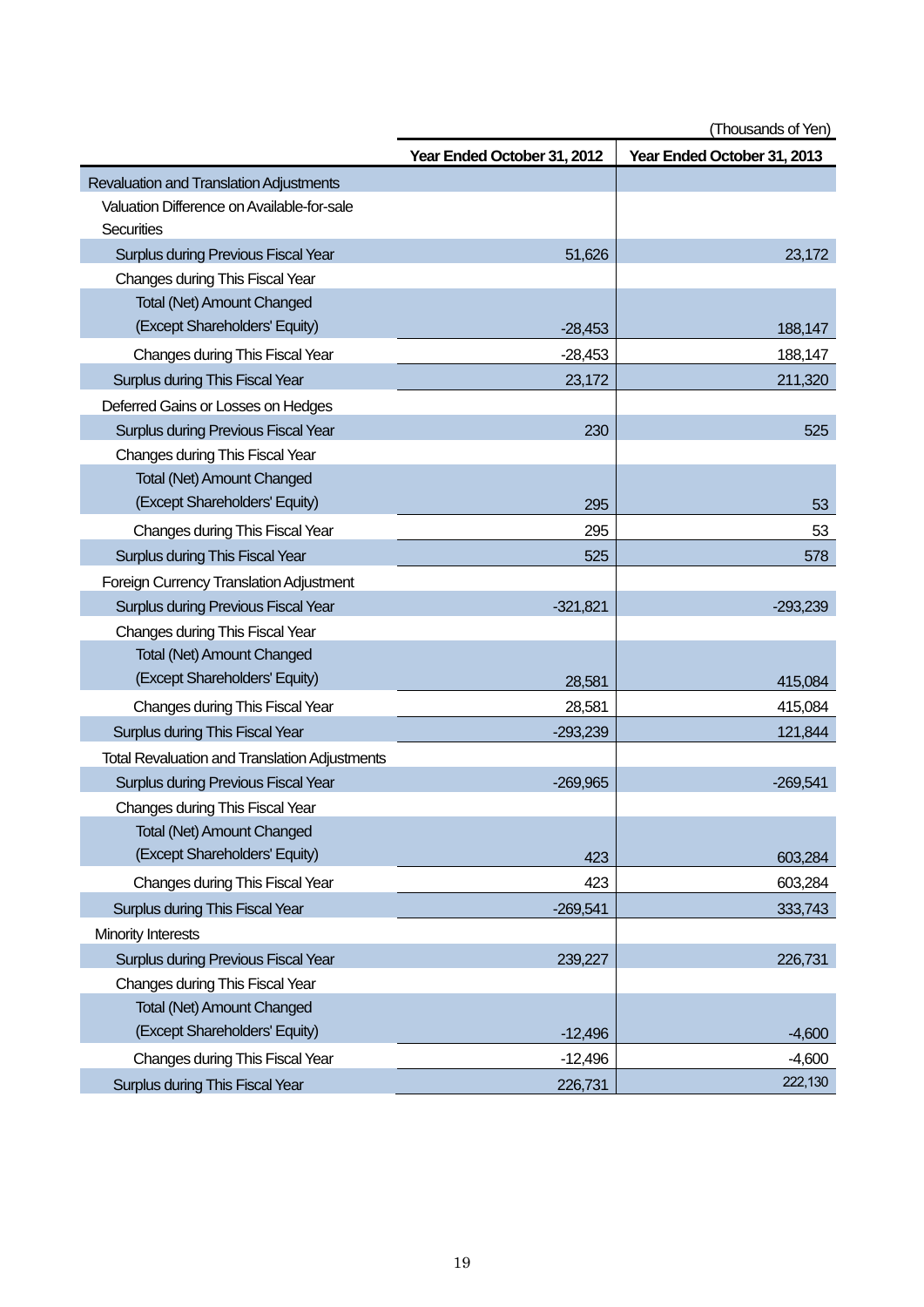|                                            | Year Ended October 31, 2012 | Year Ended October 31, 2013 |
|--------------------------------------------|-----------------------------|-----------------------------|
| <b>Total Net Assets</b>                    |                             |                             |
| <b>Surplus during Previous Fiscal Year</b> | 21,329,827                  | 22,534,921                  |
| Changes during This Fiscal Year            |                             |                             |
| <b>Cash Dividend Paid</b>                  | $-399.147$                  | $-399,146$                  |
| Net Income                                 | 1,616,388                   | 841,082                     |
| <b>Issued Shares Reacquired</b>            | $-73$                       | $-68$                       |
| Total (Net) Amount Changed                 |                             |                             |
| (Except Shareholders' Equity)              | $-12,072$                   | 598,684                     |
| <b>Total Amount Changed</b>                | 1,205,094                   | 1,040,552                   |
| Surplus during This Fiscal Year            | 22,534,921                  | 23,575,473                  |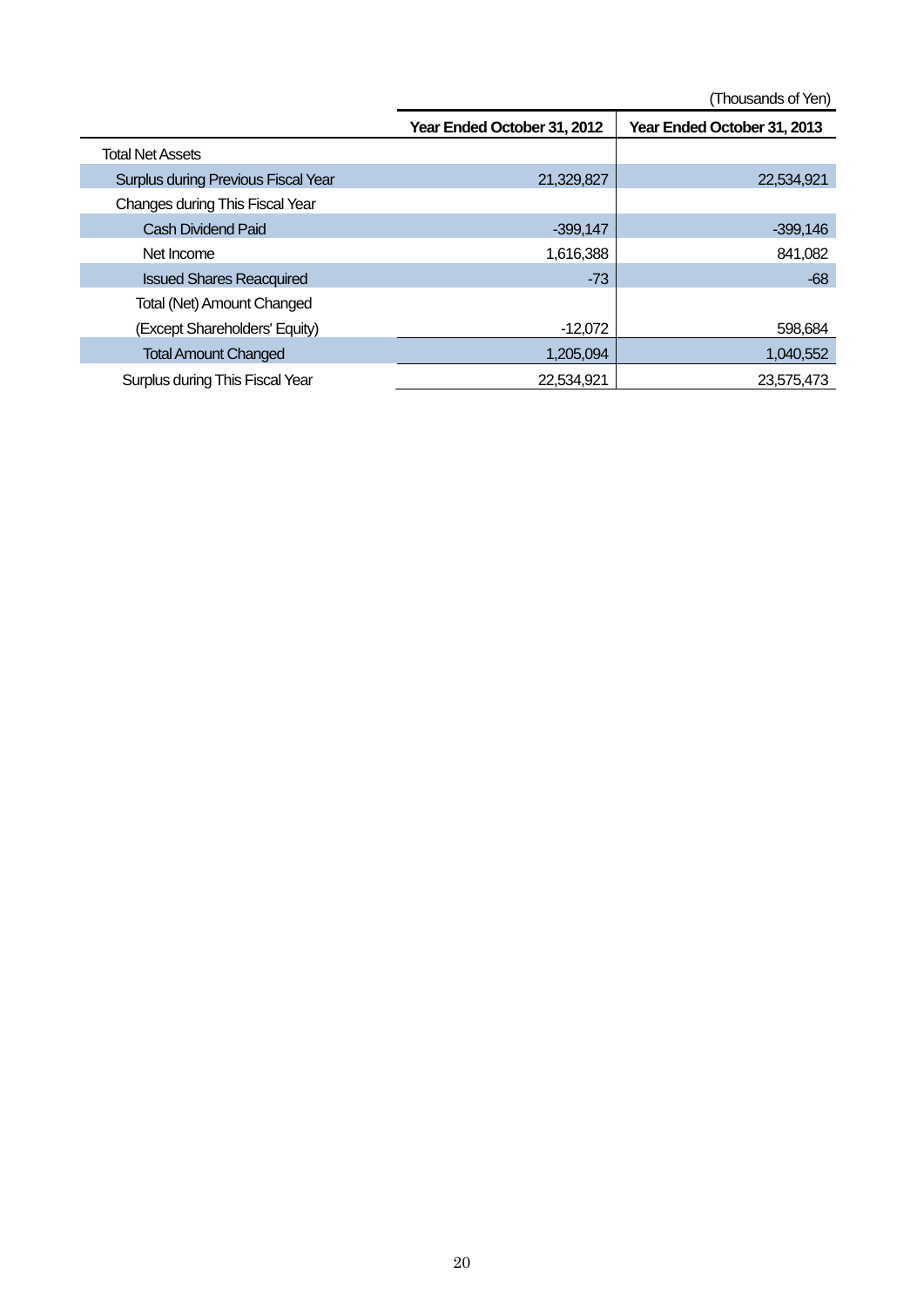# **(4) Consolidated Statements of Cash Flows**

|                                                                     |                   | (Thousands of Yen) |
|---------------------------------------------------------------------|-------------------|--------------------|
|                                                                     | <b>Year Ended</b> | <b>Year Ended</b>  |
|                                                                     | October 31, 2012  | October 31, 2013   |
| Net Cash Provided by (Used in) Operating Activities                 |                   |                    |
| Income before Income Taxes and Minority Interests                   | 2,639,851         | 1,502,495          |
| Depreciation and Amortization                                       | 382,304           | 397,696            |
| Increase (Decrease) in Provision for Bonuses                        | (10, 283)         | (329,666)          |
| Increase (Decrease) in Provision for Directors' Bonuses             | 8,654             | (34, 717)          |
| Increase (Decrease) in Allowance for Product Warranty               | (87, 182)         | (14, 165)          |
| Increase (Decrease) in Provision for Retirement Benefits            | 2,141             | 7,615              |
| Increase (Decrease) in Provision for Directors' Retirement Benefits | (2,160)           | (10, 920)          |
| Increase (Decrease) in Allowance for Doubtful Accounts              | (41, 712)         | (9,730)            |
| Interests and Dividends Income                                      | (33, 463)         | (38,027)           |
| <b>Interest Expenses</b>                                            | 9,776             | 13,314             |
| Foreign Exchange Losses (Gains)                                     | (2,313)           | (65, 278)          |
| Loss (Gain) on Valuation of Investment Securities                   | 4,906             | $\Omega$           |
| Loss on Valuation of Memberships                                    | 1,400             | 0                  |
| Loss (Gain) on Sales of Investment Securities                       | (28, 541)         | (19,218)           |
| Loss (Gain) on Change in Equity Interest                            | (6,780)           | 0                  |
| Loss on Impairment                                                  | $\mathbf 0$       | 186,005            |
| Loss (Gain) on Sales of Noncurrent Assets                           | (11, 389)         | 0                  |
| Loss on Retirement of Noncurrent Assets                             | 6,092             | 11,180             |
| Decrease (Increase) in Notes and Accounts                           |                   |                    |
| Receivable-Trade                                                    | (806, 209)        | 828,347            |
| Decrease (Increase) in Inventories                                  | (22,010)          | 362,893            |
| Increase (Decrease) in Notes and Accounts Payable-Trade             | 449,811           | $-1,099,851$       |
| Increase (Decrease) in Accounts Payable-Others                      | (21, 161)         | 17,748             |
| Increase (Decrease) in Advances Received                            | (388, 828)        | 366                |
| Increase (Decrease) in Accrued Consumption Taxes                    | (65, 364)         | 112,889            |
| Others, Net                                                         | 98,803            | $-235,544$         |
| Sub total                                                           | 2,076,340         | 1,583,430          |
| Interests and Dividends Income Received                             | 33,906            | 34,988             |
| <b>Interest Expenses Paid</b>                                       | (8,685)           | (13,988)           |
| Income Taxes Paid                                                   | (1,096,045)       | (1, 105, 807)      |
| Net Cash Provided by (Used in) Operating Activities                 | 1,005,516         | 498,622            |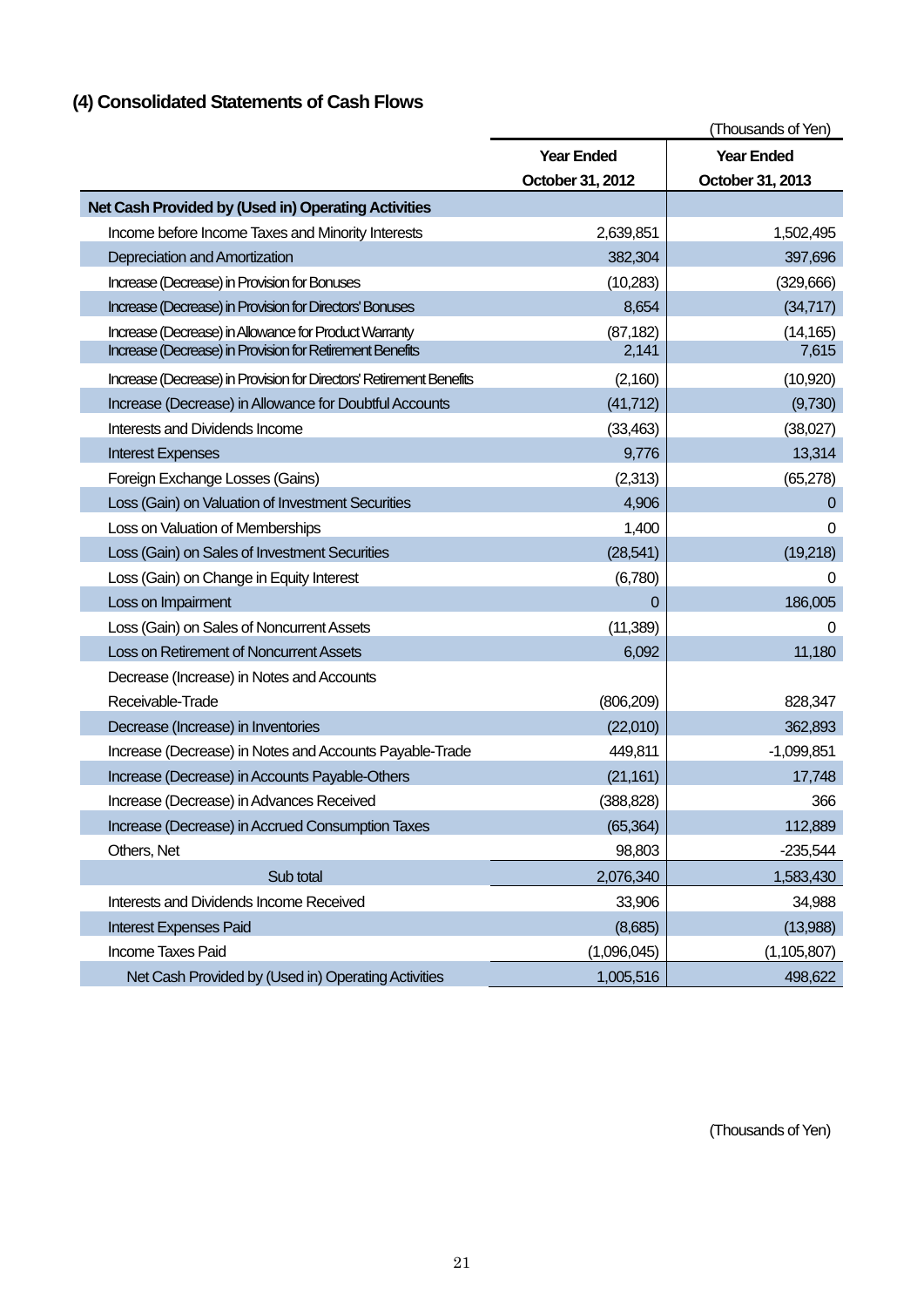|                                                      | <b>Year Ended</b> | <b>Year Ended</b> |
|------------------------------------------------------|-------------------|-------------------|
|                                                      | October 31, 2012  | October 31, 2013  |
| Net Cash Provided by (Used in) Investment Activities |                   |                   |
| <b>Disbursement to Time Deposits</b>                 | (6,700,000)       | (7,400,000)       |
| Proceeds from Withdrawal of Time Deposits            | 6,700,000         | 7,400,000         |
| Purchase of Property, Plant and Equipment            | (445, 937)        | (408, 202)        |
| Proceeds from Sales of Property, Plant and Equipment | 14,787            | 3,294             |
| Purchase of Intangible Fixed Assets                  | (185, 421)        | (251, 694)        |
| <b>Purchase of Investment Securities</b>             | (16,966)          | (247, 497)        |
| Proceeds from Sales of Investment Securities         | 52,832            | 25,603            |
| Payments of Loans Receivable                         | (5, 190)          | (3,870)           |
| <b>Collection of Loans Receivable</b>                | 2,719             | 2,844             |
| Guarantee Deposits (Increase)                        | (27, 524)         | 126,122           |
| Others, Net                                          | (1, 563)          | (2,528)           |
| Net Cash Provided by (Used in) Investment Activities | (612, 265)        | (755, 927)        |
| Net Cash Provided by (Used in) Financing Activities  |                   |                   |
| Net Increase (Decrease) in Short-Term Loans Payable  | 79,061            | 34,110            |
| Proceeds from Long-Term Loans                        | 51,518            | 0                 |
| Repayments of Lease Obligations                      | (14, 556)         | (9,063)           |
| Purchase of Treasury Stock                           | (73)              | (7,216)           |
| Funds Provided by Payment from Minority Shareholders | 38,893            | (68)              |
| Cash Dividends Paid                                  | (399, 147)        | (399, 146)        |
| Net Cash Provided by (Used in) Financing Activities  | (244, 304)        | (381, 384)        |
| <b>Cash and Cash Equivalents</b>                     |                   |                   |
| Effect of Exchange Rate Change on Cash and Cash      |                   |                   |
| <b>Equivalents</b>                                   | 17,672            | 347,361           |
| Net Increase (Decrease) in Cash and Cash Equivalents | 166,619           | (291, 328)        |
| Cash and Cash Equivalents at Beginning of Period     | 7,296,554         | 7,463,174         |
| Cash and Cash Equivalents at End of This Fiscal Year | 7,463,174         | 7,171,846         |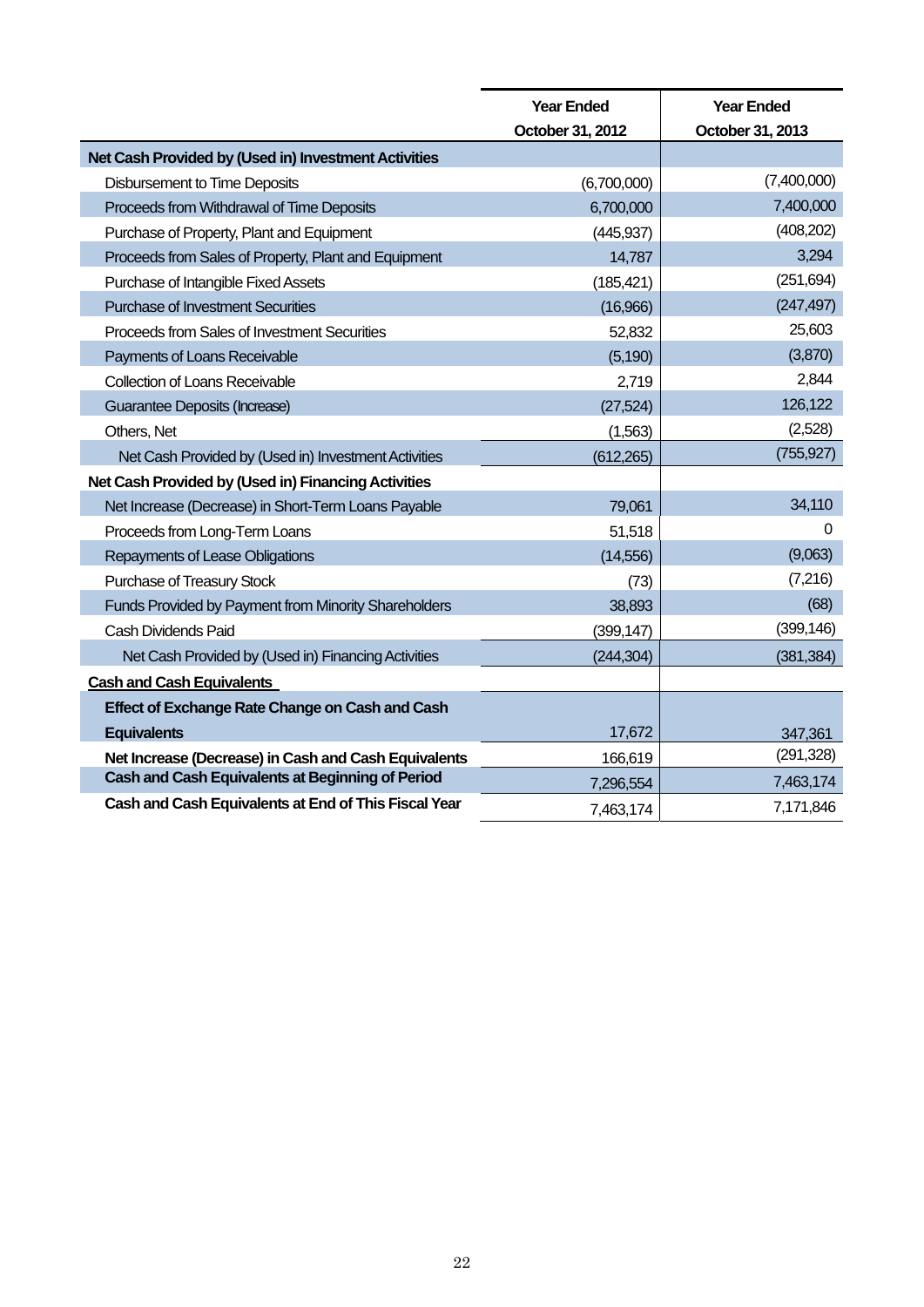## **(5) Notes for Consolidated Financial Statements**

(Notes for premise of going concern) There are no pertinent matters to report.

#### (Changes in accounting principles)

Traditionally, the company and its consolidated subsidiaries measured the value of raw materials mainly using the valuation at cost method, costs being based on the first-in-first-out method (for amounts reported on the balance sheet, write-downs of book values based on the decline in profitability). Beginning from the consolidated accounting period, the Company has changed to the moving average method (for amounts reported on the balance sheet, write-downs of book values based on the decline in profitability). The Company adopted this change in conjunction with the restructuring of its systems for the purpose of smoothing the effects of changes in raw materials prices in the market, and reporting more appropriate evaluations of raw materials and periodic accounting of profit and loss.

The effect of this change is not material, and the Company will not apply the change retrospectively.

#### (Changes in accounting policies that are difficult to distinguish from changes in accounting estimates)

In conjunction with the amendment of the Corporation Tax Law, beginning from the consolidated accounting period, for tangible fixed assets acquired on or after November 1, 2012 the Company and its domestic consolidated subsidiaries will change to a depreciation method based on the amended Corporation Tax Law. The effect of this change on the consolidated income is not material.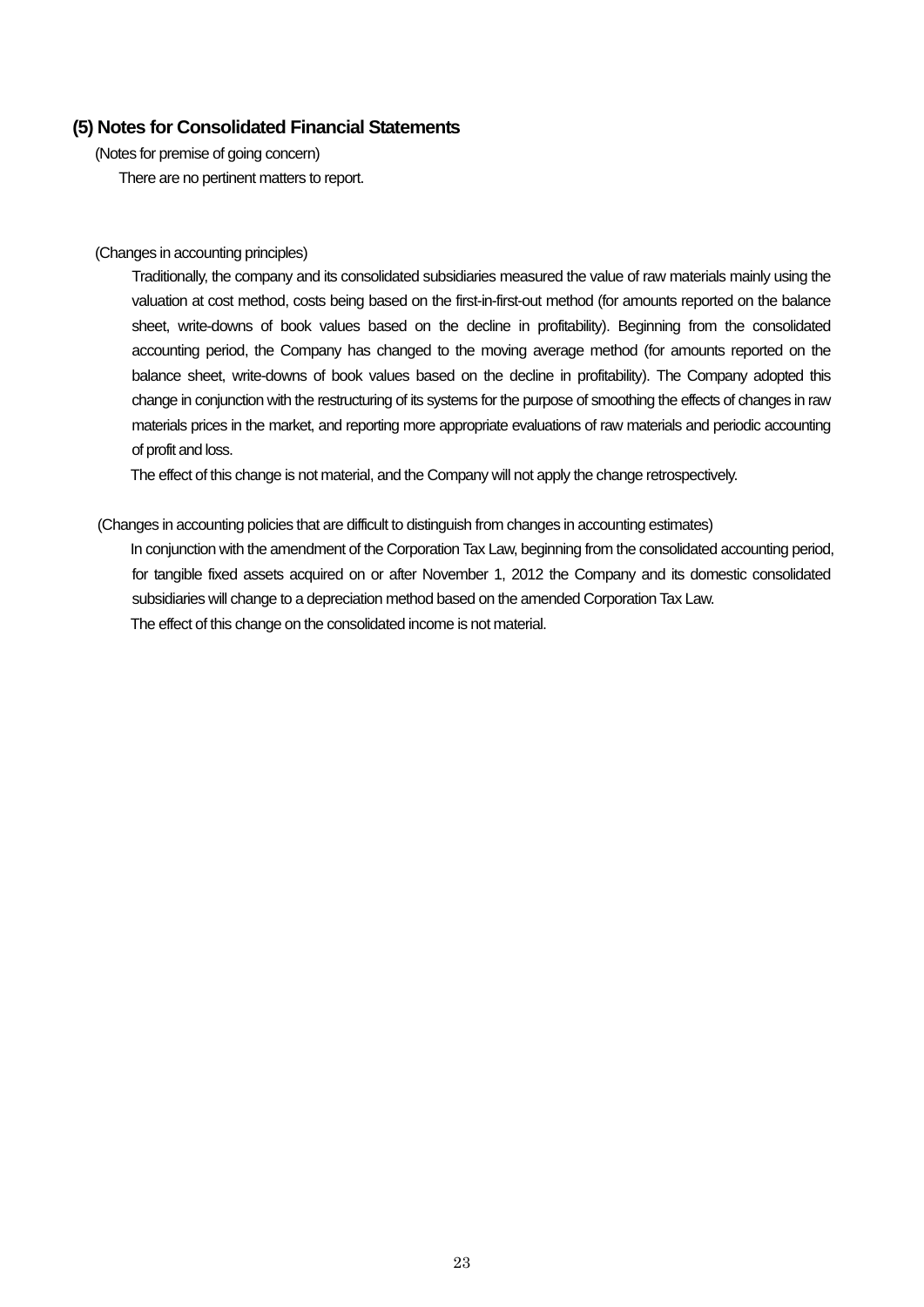## (**Segment information**)

## 1. Summary of reporting segments

TOMOE Engineering Co., Ltd. has established two operational headquarters. These operational headquarters are developing their business activities by planning comprehensive domestic and overseas strategies for the respective manufactured and commercial products they handle.

We therefore have assumed these two businesses, referred to as the "Machinery & Equipment Business" and the "Chemical Products Business", as our company reporting segments. The Machinery & Equipment Business mainly manufactures and sells centrifuge decanters, and the Chemical Products Business mainly manufactures, stocks and sells chemical industry products.

The Company's reporting segments are those units of the Company's for which discrete financial information is available and for which the Board of Directors regularly conducts a review for the purpose of making decisions about resources to be allocated to the segments and assess the segments' performance.

2. Method for calculating amounts of net sales, income or loss, assets, liabilities and other items for each reporting segment

The accounting methods for reporting segments are identical to the accounting methods adopted for preparation of the consolidated financial statements.

3. Information concerning the amount of net sales, income or loss, assets, liabilities and other items for each reporting segment

| Previous Consolidated Fiscal Year (Year Ended October 31, 2012)                                                    |                                             |                                                |            |                      | I housands of Yen)                                             |
|--------------------------------------------------------------------------------------------------------------------|---------------------------------------------|------------------------------------------------|------------|----------------------|----------------------------------------------------------------|
|                                                                                                                    |                                             | Reporting segment                              | Amount of  | Consolidated         |                                                                |
|                                                                                                                    | Machinery &<br>Equipment<br><b>Business</b> | Chemical<br><b>Products</b><br><b>Business</b> | Total      | Adjustment<br>Note 1 | Financial<br><b>Statements</b><br>Reported<br>Amount<br>Note 2 |
| <b>Sales</b><br><b>Sales to Unaffiliated Customers</b><br><b>Internal Sales Among</b><br><b>Segments or Amount</b> | 12,330,809                                  | 29,244,850                                     | 41,575,659 | $\Omega$             | 41,575,659                                                     |
| Transferred                                                                                                        | 0                                           | 0                                              | O          | 0                    |                                                                |
| Total                                                                                                              | 12,330,809                                  | 29,244,850                                     | 41,575,659 | 0                    | 41,575,659                                                     |
| Segment Income                                                                                                     | 1,289,600                                   | 1,158,390                                      | 2,447,991  | 0                    | 2,447,991                                                      |
| Segment Assets                                                                                                     | 8,331,961                                   | 14,906,841                                     | 23,238,802 | 10,583,303           | 33,822,106                                                     |
| Other Items<br>Depreciation & Amortization<br>Increase in Property, Plant &<br>Equipment and Intangible            | 251,760                                     | 130,543                                        | 382,304    | 0                    | 382,304                                                        |
| Assets                                                                                                             | 449,684                                     | 151,012                                        | 600,697    | 0                    | 600,697                                                        |

## **Previous Consolidated Fiscal Year (Year Ended October 31, 2012)** (Thousands of Yen)

(Notes)

1. The adjustment amount for segment assets is the assets of the entire company that cannot be allocated to each reporting segment, and is mainly idle operating funds (cash on hand and in banks), long-term investments (investment securities) and assets acquired in relation to a district redevelopment project.

2. The total amount for segment income agrees with the operating income reported on the Consolidated Statement of Income.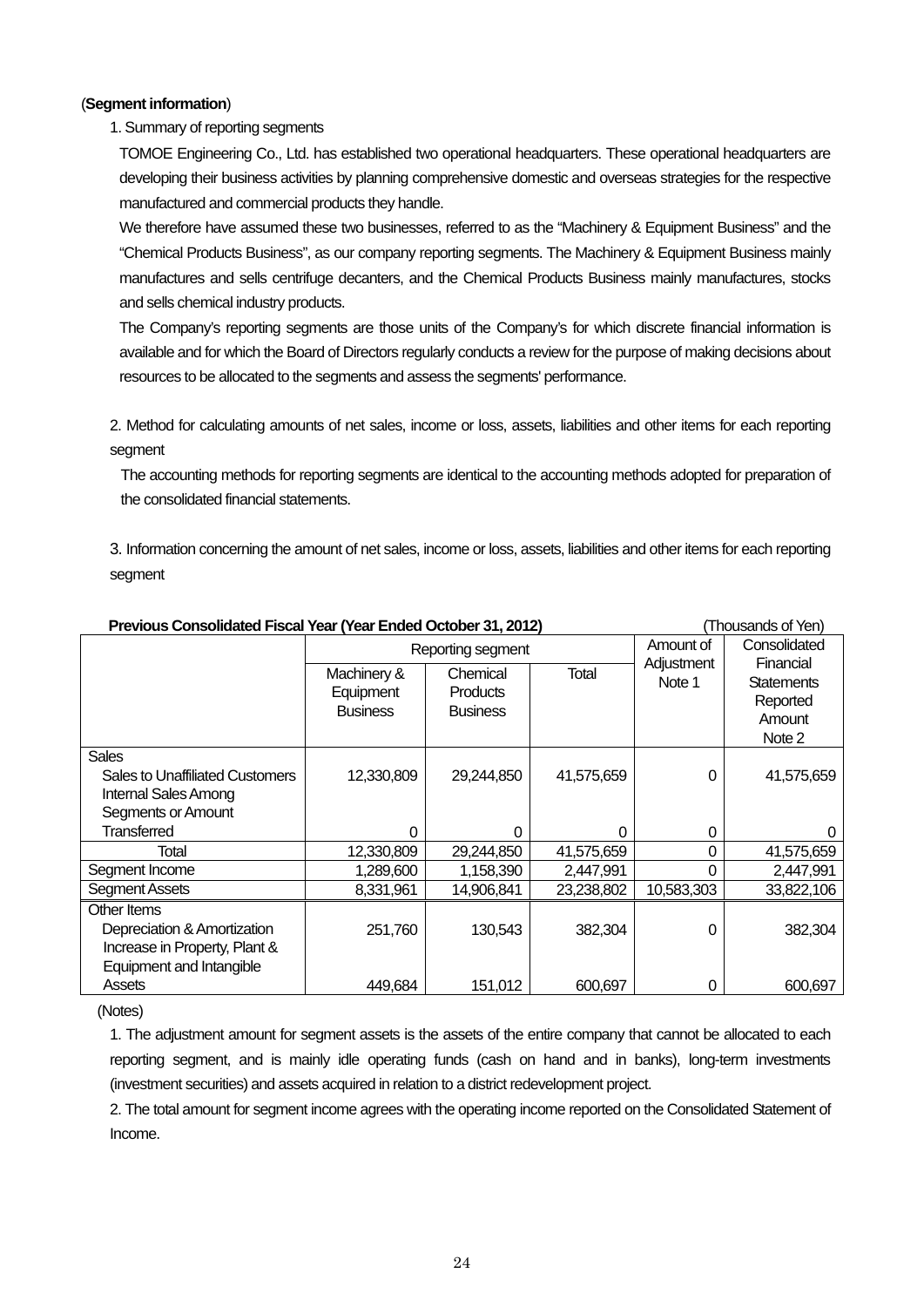| <b>Current Consolidated Fiscal Year (Year Ended October 31, 2013)</b>                    |                                             |                                                |              |                      | (Thousands of Yen)                                             |
|------------------------------------------------------------------------------------------|---------------------------------------------|------------------------------------------------|--------------|----------------------|----------------------------------------------------------------|
|                                                                                          |                                             | Reporting segment                              | Amount of    | Consolidated         |                                                                |
|                                                                                          | Machinery &<br>Equipment<br><b>Business</b> | Chemical<br><b>Products</b><br><b>Business</b> | <b>Total</b> | Adjustment<br>Note 1 | Financial<br><b>Statements</b><br>Reported<br>Amount<br>Note 2 |
| <b>Sales</b><br>Sales to Unaffiliated Customers<br>Internal Sales Among                  | 9,316,923                                   | 28,859,730                                     | 38,176,654   | 0                    | 38,176,654                                                     |
| Segments or Amount                                                                       |                                             |                                                | 0            |                      |                                                                |
| <b>Transferred</b>                                                                       | 0                                           | 0                                              |              | 0                    |                                                                |
| Total                                                                                    | 9,316,923                                   | 28,859,730                                     | 38,176,654   | 0                    | 38,176,654                                                     |
| Segment Income                                                                           | 527,594                                     | 988,913                                        | 1,516,507    | 0                    | 1,516,507                                                      |
| Segment Assets                                                                           | 8,456,726                                   | 14,209,246                                     | 22,665,973   | 10,811,962           | 33,477,935                                                     |
| Other Items                                                                              |                                             |                                                |              |                      |                                                                |
| Depreciation & Amortization<br>Increase in Property, Plant &<br>Equipment and Intangible | 262,384                                     | 135,311                                        | 397,696      | 0                    | 397,696                                                        |
| Assets                                                                                   | 577,087                                     | 149,308                                        | 726,396      | 0                    | 726,396                                                        |

(Notes)

1. The adjustment amount for segment assets is the assets of the entire company that cannot be allocated to each reporting segment, and is mainly idle operating funds (cash on hand and in banks), long-term investments (investment securities) and assets acquired in relation to a district redevelopment project.

2. The total amount for segment income agrees with the operating income reported on the Consolidated Statement of Income.

(Related information)

## **Previous Consolidated Fiscal Year (Year Ended October 31, 2012)**

1. Information by product and service

The Company has omitted a description of information by product and service because this same information is disclosed in segment information.

#### 2. Regional Information

| 1. Net Sales |           |           | (Thousands of Yen) |
|--------------|-----------|-----------|--------------------|
| Japan        | Asia      | Others    | Total              |
| 31,860,194   | 6.544.120 | 3.171.343 | 41,575,659         |

(Note) Net sales are classified by country or region based on the customer's location.

| 2. Property, Plant and Equipment | (Thousands of Yen) |           |
|----------------------------------|--------------------|-----------|
| Japan                            | Asia               | Total     |
| 4,987,397                        | 344.397            | 5,331,794 |

## 3. Main Customer Information

The Company has omitted a description of sales to outside customers because there are no customers to which sales account for more than 10% of the net sales reported in the Consolidated Statements of Income.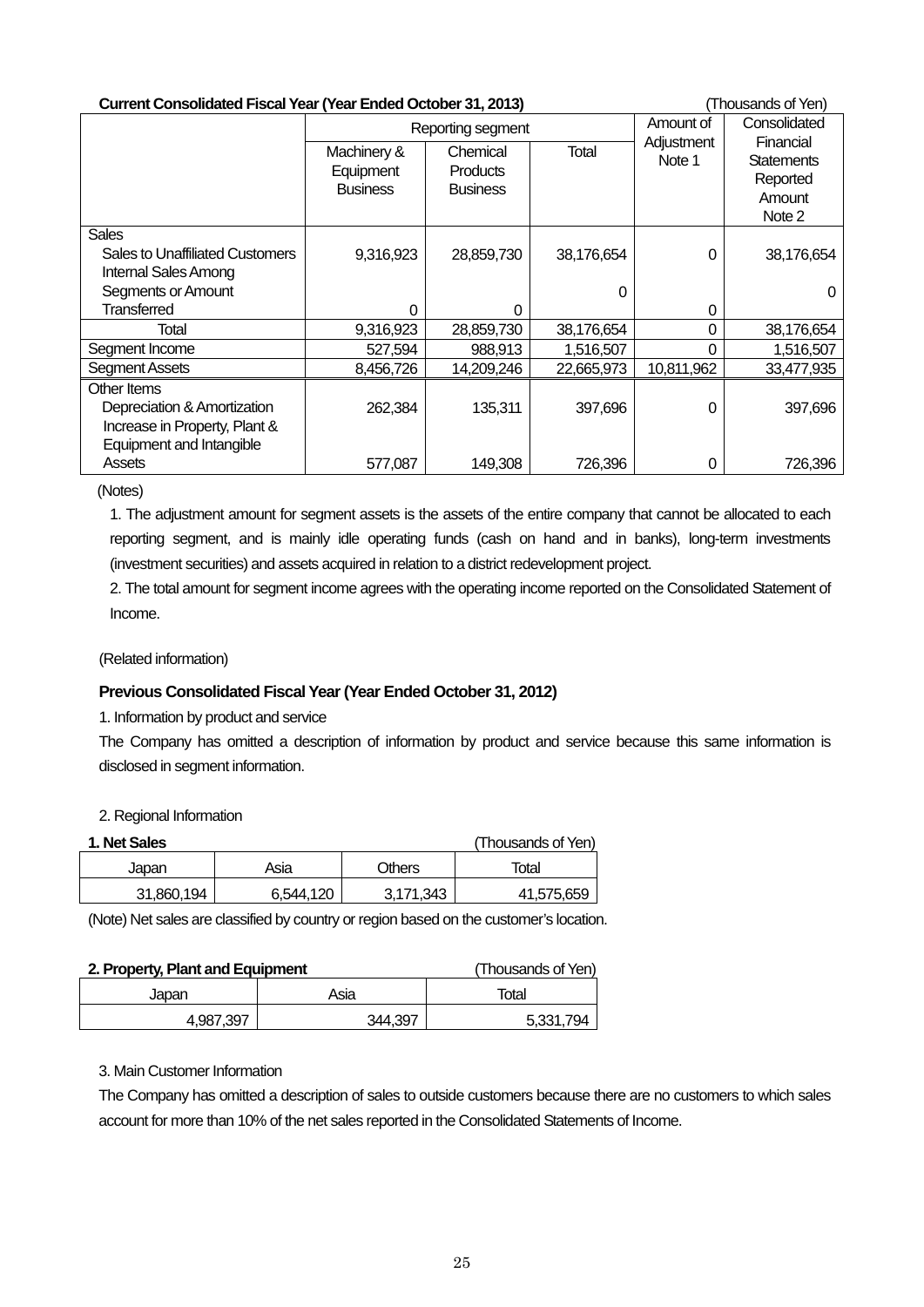## **Current Consolidated Fiscal Year (Year Ended October 31, 2013)**

1. Information by product and service

The Company has omitted a description of information by product and service because this same information is disclosed in segment information.

### 2. Regional Information

| 1. Net Sales |           |         | (Thousands of Yen) |
|--------------|-----------|---------|--------------------|
| Japan        | Asia      | Others  | Total              |
| 31,554,864   | 5,906,489 | 715,300 | 38,176,654         |

(Note) Net sales are classified by country or region based on the customer's location.

| 2. Property, Plant and Equipment |         |        | (Thousands of Yen) |
|----------------------------------|---------|--------|--------------------|
| Japan                            | Asia    | Others | Total              |
| 5.054.309                        | 189,405 | 22.691 | 5,266,406          |

### 3. Main Customer Information

The Company has omitted a description of sales to outside customers because there are no customers to which sales account for more than 10% of the net sales reported in the Consolidated Statements of Income.

(Information concerning impairment losses on fixed assets by reporting segment)

There are no pertinent matters to report.

|                 |                                             |                                                |          |                               | (Thousands of Yen) |  |
|-----------------|---------------------------------------------|------------------------------------------------|----------|-------------------------------|--------------------|--|
|                 | Reported segments                           |                                                |          |                               |                    |  |
|                 | Machinery &<br>Equipment<br><b>Business</b> | Chemical<br><b>Products</b><br><b>Business</b> | Subtotal | Elimination at<br>the Company | Total              |  |
| Impairment loss | 5,423                                       | 180,582                                        | 186,005  |                               | 186,005            |  |

(Information concerning amortization of goodwill and unamortized balances by reporting segment)

There are no pertinent matters to report.

(Information concerning gain on negative goodwill by reporting segment)

There are no pertinent matters to report.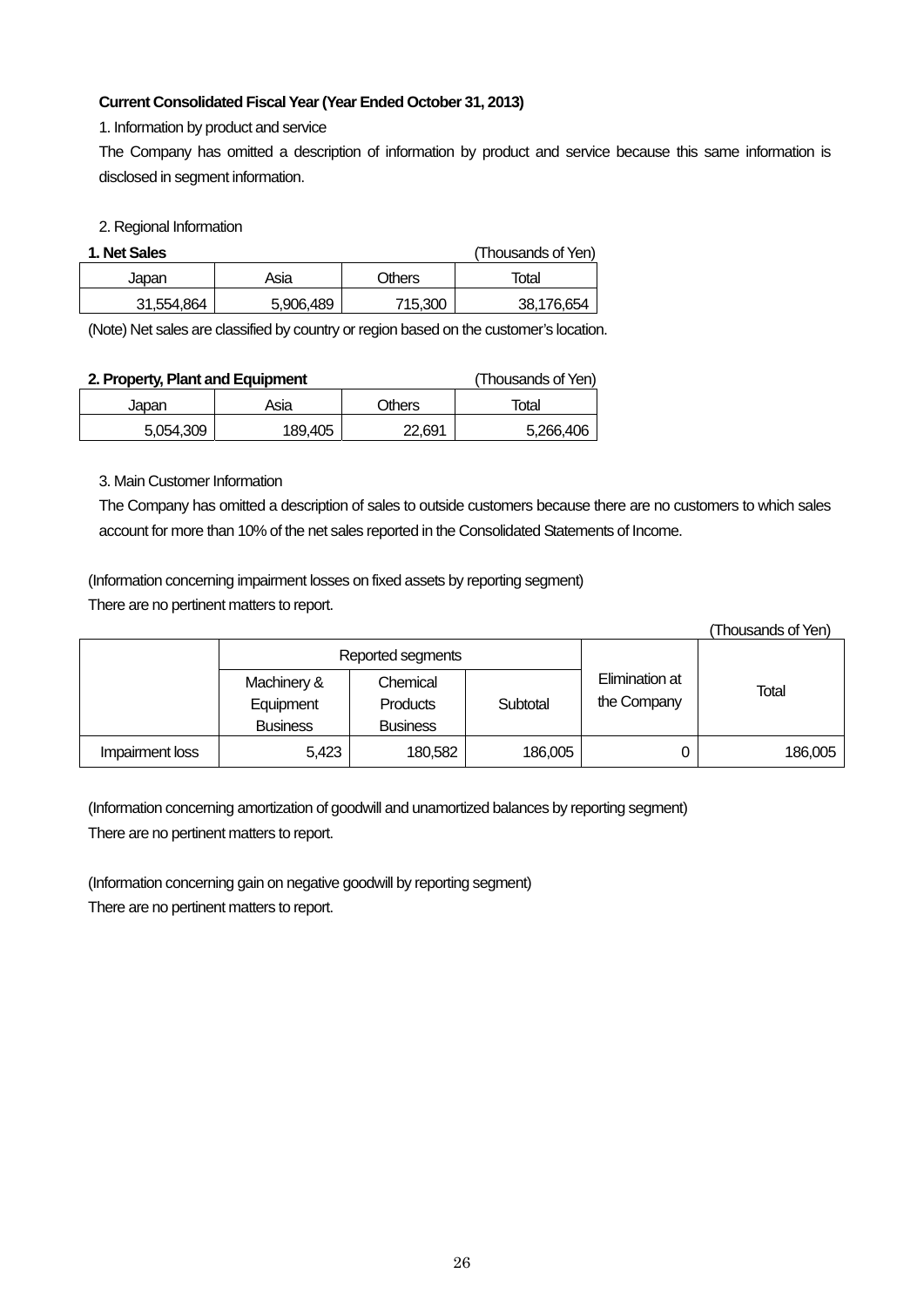| (Per Share Information) |                       |                    |
|-------------------------|-----------------------|--------------------|
|                         | <b>Year Ended</b>     | <b>Year Ended</b>  |
|                         | October 31, 2012      | October 31, 2013   |
| Net Asset per Share     | ¥2,235. <sup>59</sup> | ¥2,340. $34$       |
| Net Income per Share    | ¥161.98               | ¥84. <sup>29</sup> |

(Note 1) Income per share for this fiscal year after adjustment of the residual securities is not presented as there are no residual securities.

(Note 2) Calculation basis for net income per share are as follows:

|                                                       | <b>Year Ended</b> | <b>Year Ended</b> |
|-------------------------------------------------------|-------------------|-------------------|
|                                                       | October 31, 2012  | October 31, 2013  |
| Net Income for this Fiscal Year (thousands of yen)    | 1,616,388         | 841,082           |
| Net Income for Common Stock (thousands of yen)        | 1,616,388         | 841,082           |
| Average number of Common Stock during the Fiscal Year | 9,978,668         | 9,978,612         |

(Note 3) Calculation basis for net asset per share are as follows:

|                                                                  | <b>Year Ended</b> | <b>Year Ended</b> |
|------------------------------------------------------------------|-------------------|-------------------|
|                                                                  | October 31, 2012  | October 31, 2013  |
| Total for Net Asset in Consolidated Balance Sheet                | 22,534,921        | 23,575,473        |
| (thousands of yen)                                               |                   |                   |
| Amount deducted from the total for Net Assets (thousands of yen) | 226,731           | 222,130           |
| (Minority Interests) (thousands of yen)                          | (226, 731)        | (222, 130)        |
| Net Asset for Common Stock (thousands of yen)                    | 22,308,190        | 23,353,342        |
| Number of Common Stock used for calculation of Net Assets        |                   |                   |
| per Share (share)                                                | 9,978,653         | 9,978,608         |

(Significant subsequent events)

None

.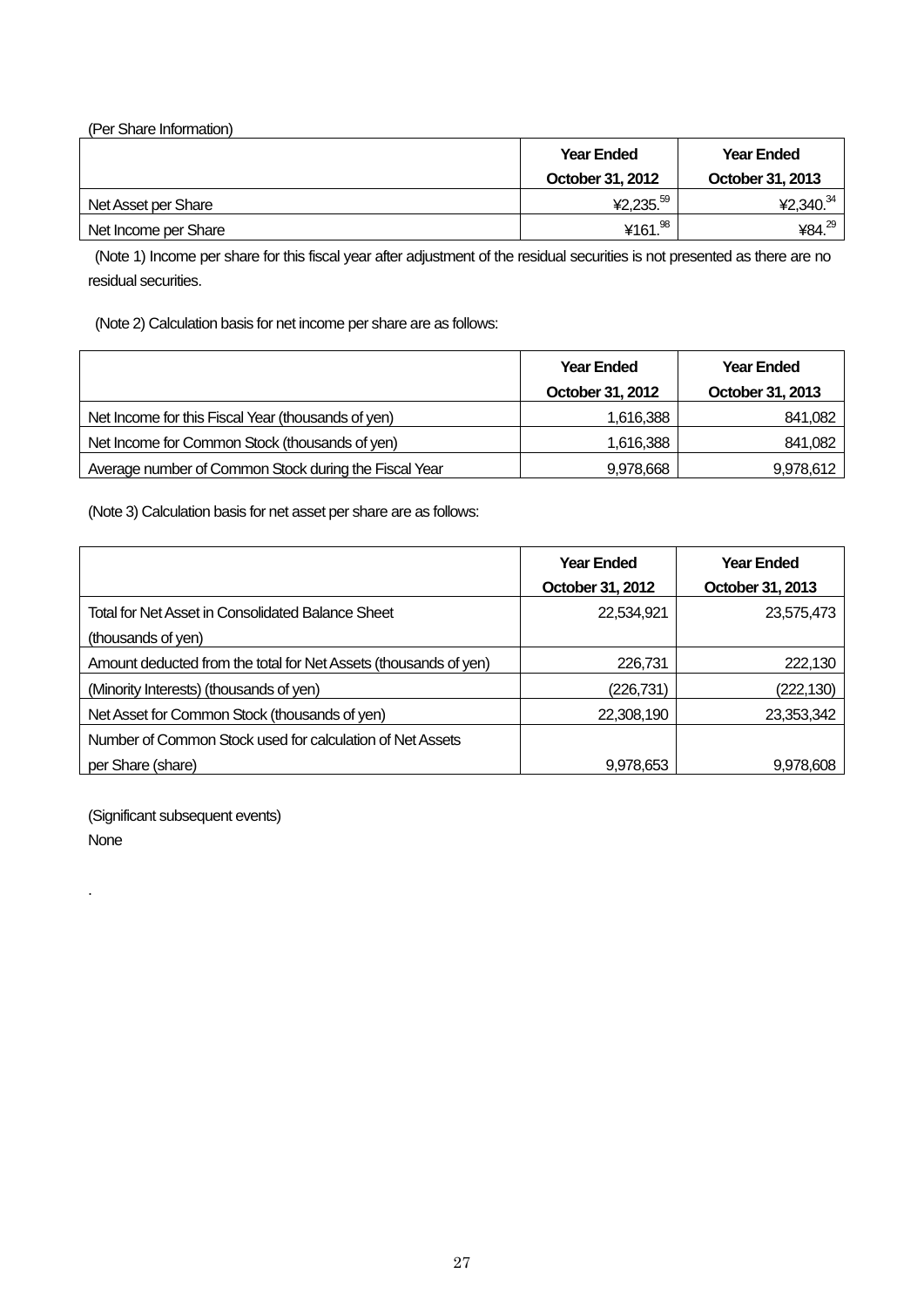# **5. Non-Consolidated Financial Statements**

**(1) Balance Sheets** 

|                                            | (Thousands of Yen)      |                         |  |
|--------------------------------------------|-------------------------|-------------------------|--|
|                                            | 83 <sup>nd</sup> Period | 84 <sup>rd</sup> Period |  |
| Assets                                     | (October 31, 2012)      | (October 31, 2013)      |  |
| <b>Current Assets</b>                      |                         |                         |  |
| Cash and Deposits                          | 5,835,545               | 5,219,048               |  |
| Notes Receivable-Trade                     | 2,926,364               | 2,806,701               |  |
| <b>Accounts Receivable-Trade</b>           | 9,549,871               | 9,033,522               |  |
| Merchandise and Finished Goods             | 2,315,299               | 2,490,026               |  |
| <b>Work in Process</b>                     | 740,522                 | 757,861                 |  |
| <b>Raw Materials and Supplies</b>          | 869,108                 | 909,794                 |  |
| Advance Payment                            | 5,730                   | 2,773                   |  |
| <b>Prepaid Expense</b>                     | 97,255                  | 98,644                  |  |
| <b>Accrued Revenue</b>                     | 65,078                  | 90,764                  |  |
| Short-Term Loans Receivable                | 53,361                  | 64,927                  |  |
| Deferred Tax Assets                        | 521,654                 | 353,914                 |  |
| <b>Others</b>                              | 6,445                   | 6,648                   |  |
| <b>Allowance for Doubtful Accounts</b>     | $-11,306$               | $-7,159$                |  |
| <b>Total Current Assets</b>                | 22,974,931              | 21,827,470              |  |
| <b>Noncurrent Assets</b>                   |                         |                         |  |
| Property, Plant and Equipment              |                         |                         |  |
| <b>Buildings</b>                           | 1,893,593               | 1,958,464               |  |
| <b>Accumulated Depreciation</b>            | $-1,068,497$            | $-1,099,244$            |  |
| Buildings, Net                             | 825,096                 | 859,219                 |  |
| <b>Structures</b>                          | 142,515                 | 125,242                 |  |
| <b>Accumulated Depreciation</b>            | $-125,983$              | $-114,825$              |  |
| Structures, Net                            | 16,531                  | 10,416                  |  |
| Machinery and Equipment                    | 2,265,612               | 2,352,035               |  |
| <b>Accumulated Depreciation</b>            | $-1,935,577$            | $-1,987,386$            |  |
| Machinery and Equipment, Net               | 330,034                 | 364,649                 |  |
| <b>Vehicles</b>                            | 39,437                  | 35,972                  |  |
| <b>Accumulated Depreciation</b>            | $-39,437$               | $-35,972$               |  |
| Vehicles, Net                              | 0                       | $\overline{0}$          |  |
| Tools, Instrument and Equipment            | 908,497                 | 885,909                 |  |
| <b>Accumulated Depreciation</b>            | $-848,042$              | $-836,536$              |  |
| Tools, Instrument and Equipment, Net       | 60,454                  | 49,372                  |  |
| Land                                       | 877,653                 | 876,165                 |  |
| Lease Assets                               | 40,902                  | 9,867                   |  |
| <b>Accumulated Depreciation</b>            | $-34,864$               | $-9,538$                |  |
| Lease Assets, Net                          | 6,038                   | 328                     |  |
| <b>Construction in Progress</b>            | 2,618,535               | 2,583,008               |  |
| <b>Total Property, Plant and Equipment</b> | 4,734,344               | 4,743,160               |  |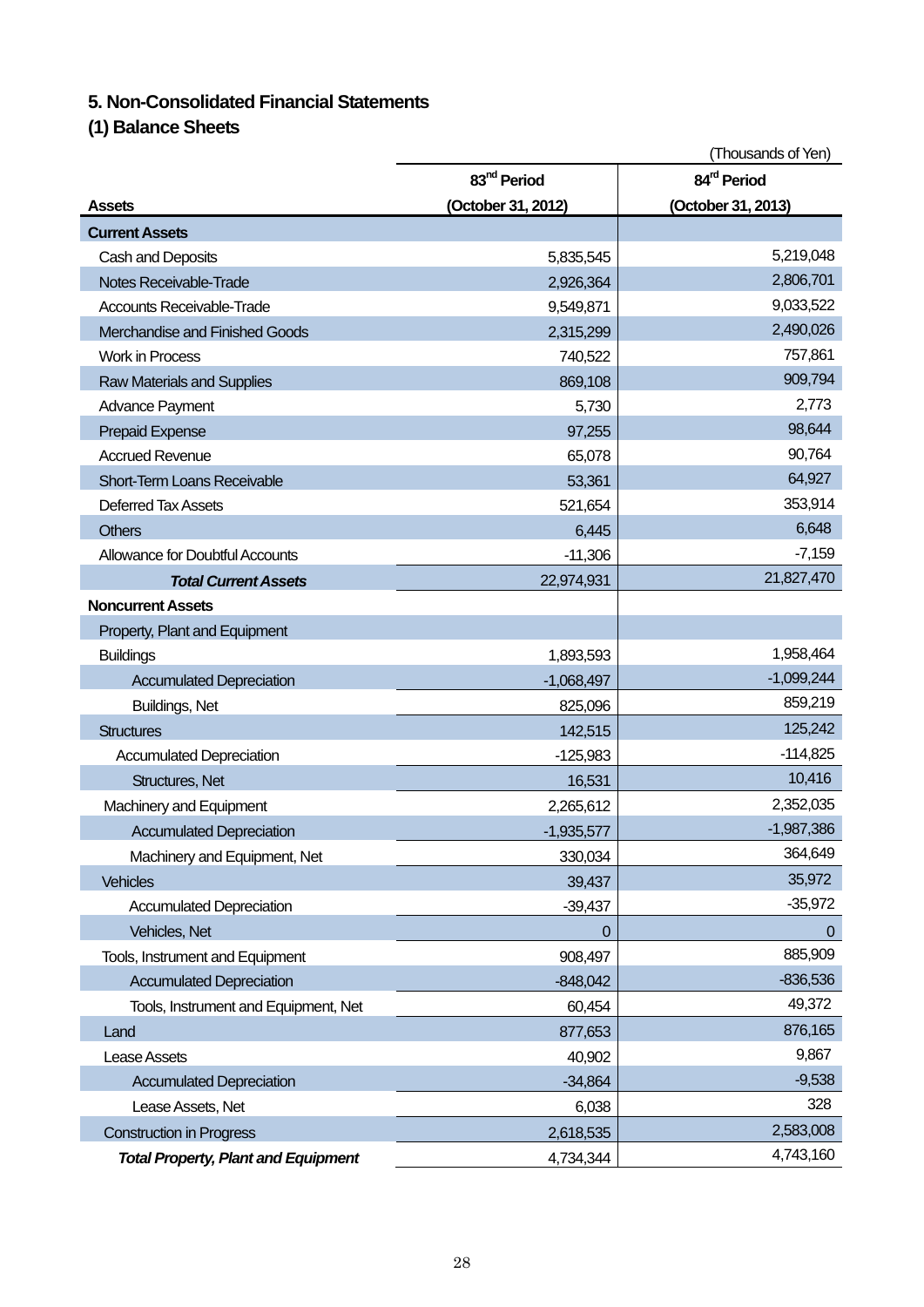|                                           |                         | (Thousands of Yen)      |
|-------------------------------------------|-------------------------|-------------------------|
|                                           | 83 <sup>nd</sup> Period | 84 <sup>rd</sup> Period |
|                                           | (October 31, 2012)      | (October 31, 2013)      |
| <b>Intangible Assets</b>                  |                         |                         |
| <b>Telephone Rights</b>                   | 8,165                   | 8,165                   |
| Software                                  | 123,625                 | 92,494                  |
| Software Suspense Account                 | 91,042                  | 406,598                 |
| <b>Lease Asset</b>                        | 1,513                   | 378                     |
| <b>Total Intangible Assets</b>            | 224,346                 | 507,636                 |
| <b>Investments and Other Assets</b>       |                         |                         |
| <b>Investment Securities</b>              | 572,190                 | 1,092,177               |
| <b>Stocks of Affiliated Companies</b>     | 466,265                 | 566,115                 |
| <b>Investments-Affiliated Companies</b>   | 371,395                 | 171,075                 |
| Long-Term Loans Receivable to             |                         |                         |
| Employees                                 | 4,897                   | 6,415                   |
| Claims in Bankruptcy                      | 1,395                   | 2,049                   |
| <b>Prepaid Pension Expense</b>            | 483,147                 | 708,892                 |
| <b>Guarantee Deposits</b>                 | 368,971                 | 234,647                 |
| <b>Others</b>                             | 71,644                  | 73,015                  |
| Allowance for Doubtful Accounts           | $-46,779$               | $-41,232$               |
| <b>Total Investments and Other Assets</b> | 2,293,127               | 2,813,155               |
| <b>Total Noncurrent Assets</b>            | 7,251,818               | 8,063,953               |
| <b>Total Assets</b>                       | 30,226,750              | 29,891,423              |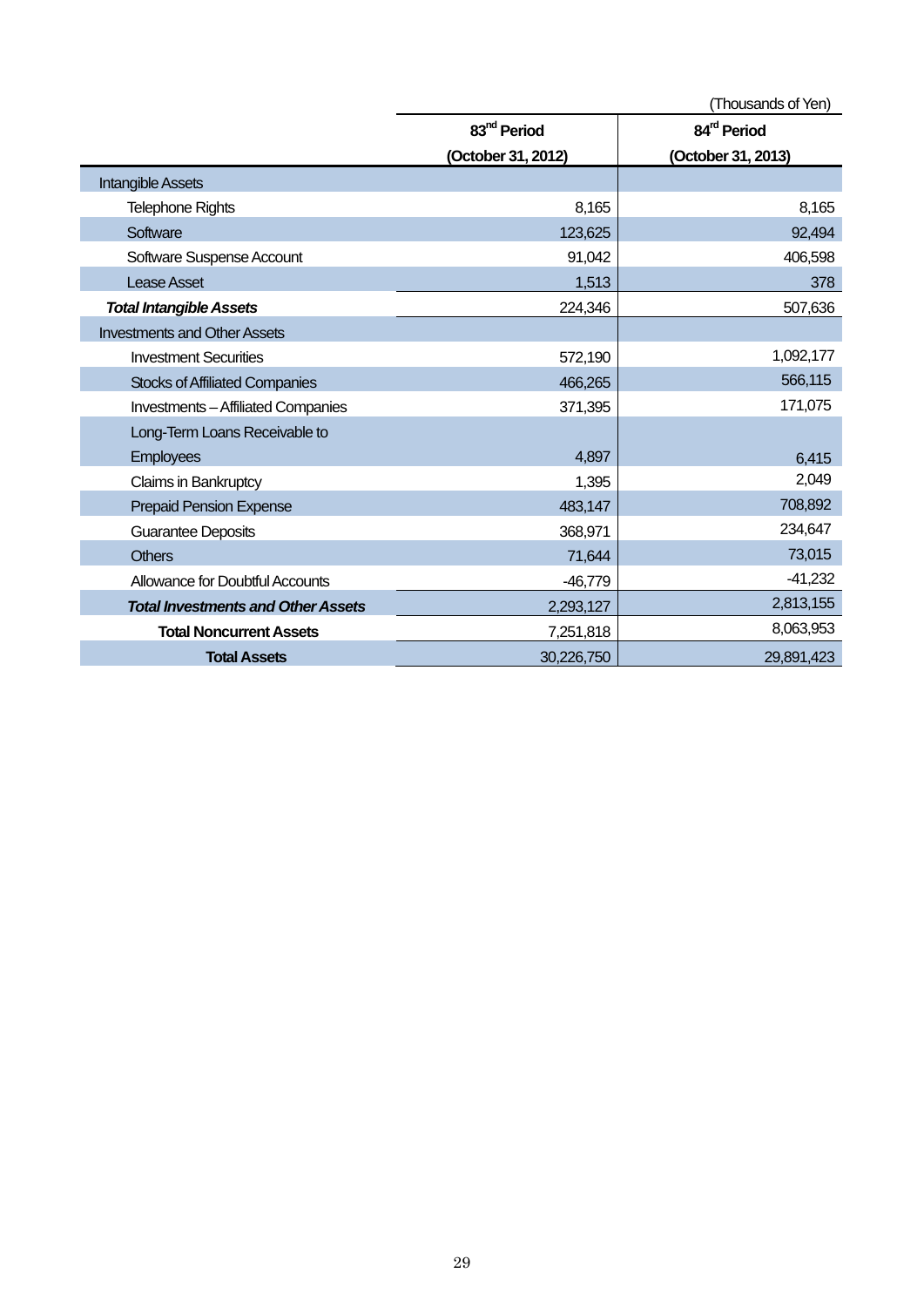|                                                     | (Thousands of Yen)      |                         |
|-----------------------------------------------------|-------------------------|-------------------------|
|                                                     | 83 <sup>nd</sup> Period | 84 <sup>rd</sup> Period |
| <b>Liabilities and Net Assets</b>                   | (October 31, 2012)      | (October 31, 2013)      |
| <b>Liabilities</b>                                  |                         |                         |
| <b>Current Liabilities</b>                          |                         |                         |
| Notes Payable-Trade                                 | 822,060                 | 742,348                 |
| Accounts Payable-Trade                              | 5,025,308               | 4,573,094               |
| Lease Obligations                                   | 7,216                   | 775                     |
| Accounts Payable-Others                             | 482,777                 | 579,840                 |
| Income Taxes Payable                                | 522,219                 | 570                     |
| <b>Accrued Business Tax</b>                         | 7,001                   | 7,005                   |
| <b>Accrued Consumption Tax</b>                      | 0                       | 75,821                  |
| <b>Provision for Bonuses</b>                        | 971,425                 | 659,467                 |
| <b>Provision for Directors' Bonuses</b>             | 63,609                  | 32,886                  |
| Allowance for Product Warranty                      | 194,363                 | 180,198                 |
| <b>Accrued Expenses</b>                             | 15                      | 15                      |
| <b>Advances Received</b>                            | 62,856                  | 65,525                  |
| Deposit Payable                                     | 121,138                 | 90,040                  |
| <b>Guarantee Deposit</b>                            | 81,275                  | 83,251                  |
| <b>Total Current Liabilities</b>                    | 8,361,267               | 7,090,842               |
| <b>Noncurrent Liabilities</b>                       |                         |                         |
| Lease Obligations                                   | 775                     | $\Omega$                |
| Provision for Retirement Benefits                   | 7,134                   | 11,220                  |
| <b>Provision for Directors' Retirement Benefits</b> | 29,600                  | 18,680                  |
| Provision for loss on guarantees                    | 0                       | 91,000                  |
| <b>Deferred Tax Liabilities</b>                     | 815,962                 | 992,832                 |
| <b>Total Noncurrent Liabilities</b>                 | 853,472                 | 1,113,733               |
| <b>Total Liabilities</b>                            | 9,214,740               | 8,204,576               |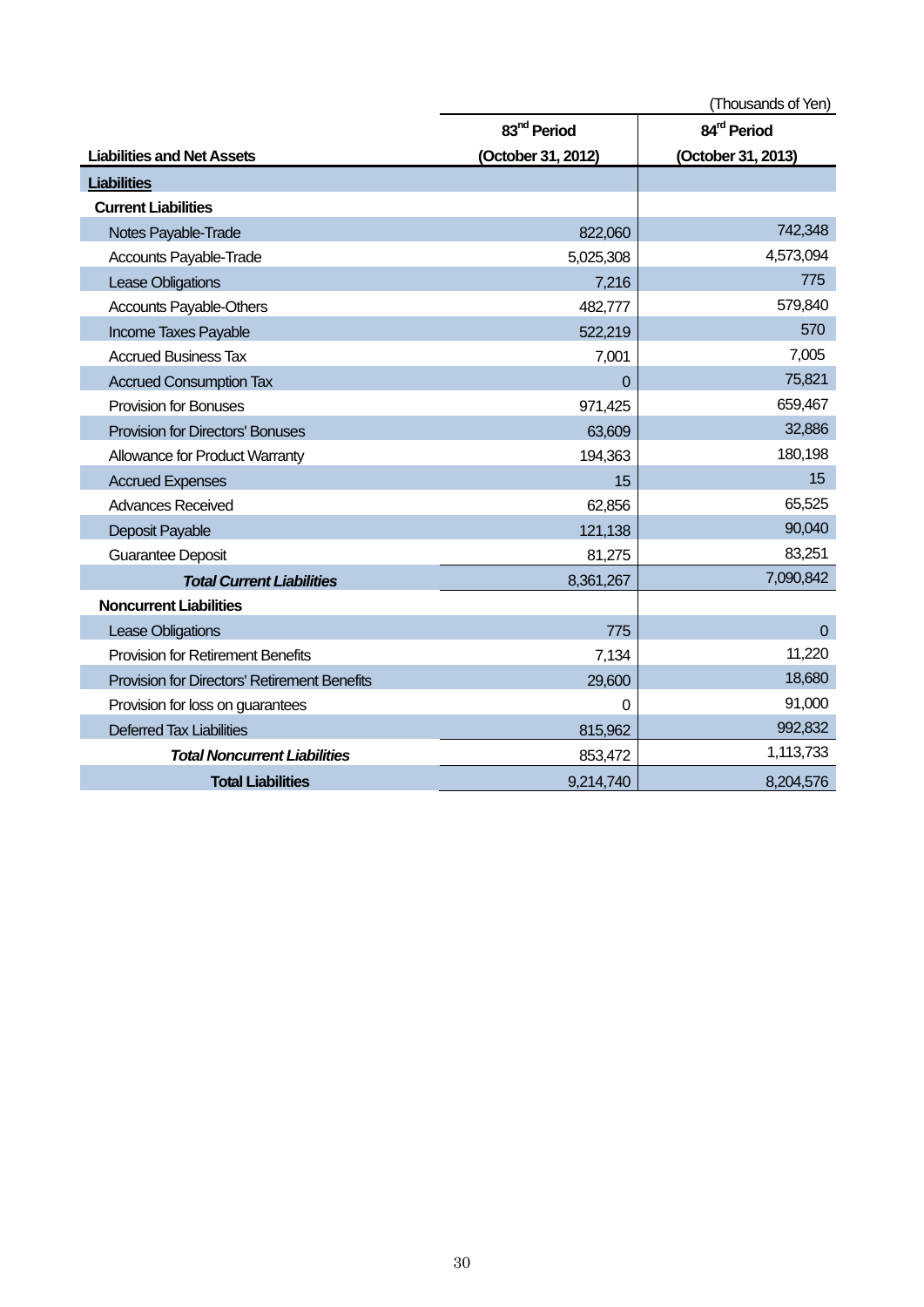|                                                    | 83 <sup>nd</sup> Period | 84 <sup>rd</sup> Period |
|----------------------------------------------------|-------------------------|-------------------------|
|                                                    | (October 31, 2012)      | (October 31, 2013)      |
| <b>Net Assets</b>                                  |                         |                         |
| <b>Shareholders' Equity</b>                        |                         |                         |
| <b>Capital Stock</b>                               | 1,061,210               | 1,061,210               |
| <b>Capital Surplus</b>                             |                         |                         |
| <b>Capital Reserve</b>                             | 1,483,410               | 1,483,410               |
| <b>Total Capital Surplus</b>                       | 1,483,410               | 1,483,410               |
| <b>Retained Earnings</b>                           |                         |                         |
| Legal Reserve of Retained Earnings                 | 230,000                 | 230,000                 |
| <b>Other Retained Surplus</b>                      |                         |                         |
| <b>Provision for Dividend Reserve</b>              | 250,000                 | 250,000                 |
| Reserve for Deferred Gains on Fixed Assets         | 24,572                  | 23,271                  |
| <b>Other Reserve</b>                               | 16,330,000              | 17,430,000              |
| <b>Earned Surplus Carried Forward</b>              | 1,972,512               | 1,360,519               |
| <b>Total Retained Earnings</b>                     | 18,807,085              | 19,293,791              |
| <b>Treasury Stock</b>                              | $-363,393$              | $-363,462$              |
| <b>Total Shareholders' Equity</b>                  | 20,988,311              | 21,474,948              |
| <b>Valuation and Translation Adjustments</b>       |                         |                         |
| Valuation Difference on Available-for-Sale         |                         |                         |
| <b>Securities</b>                                  | 23,172                  | 211,320                 |
| Deferred Gains or Losses on Hedges                 | 525                     | 578                     |
| <b>Total Valuation and Translation Adjustments</b> | 23,698                  | 211,899                 |
| <b>Total Net Assets</b>                            | 21,012,009              | 21,686,847              |
| <b>Total Liabilities and Net Assets</b>            | 30,226,750              | 29,891,423              |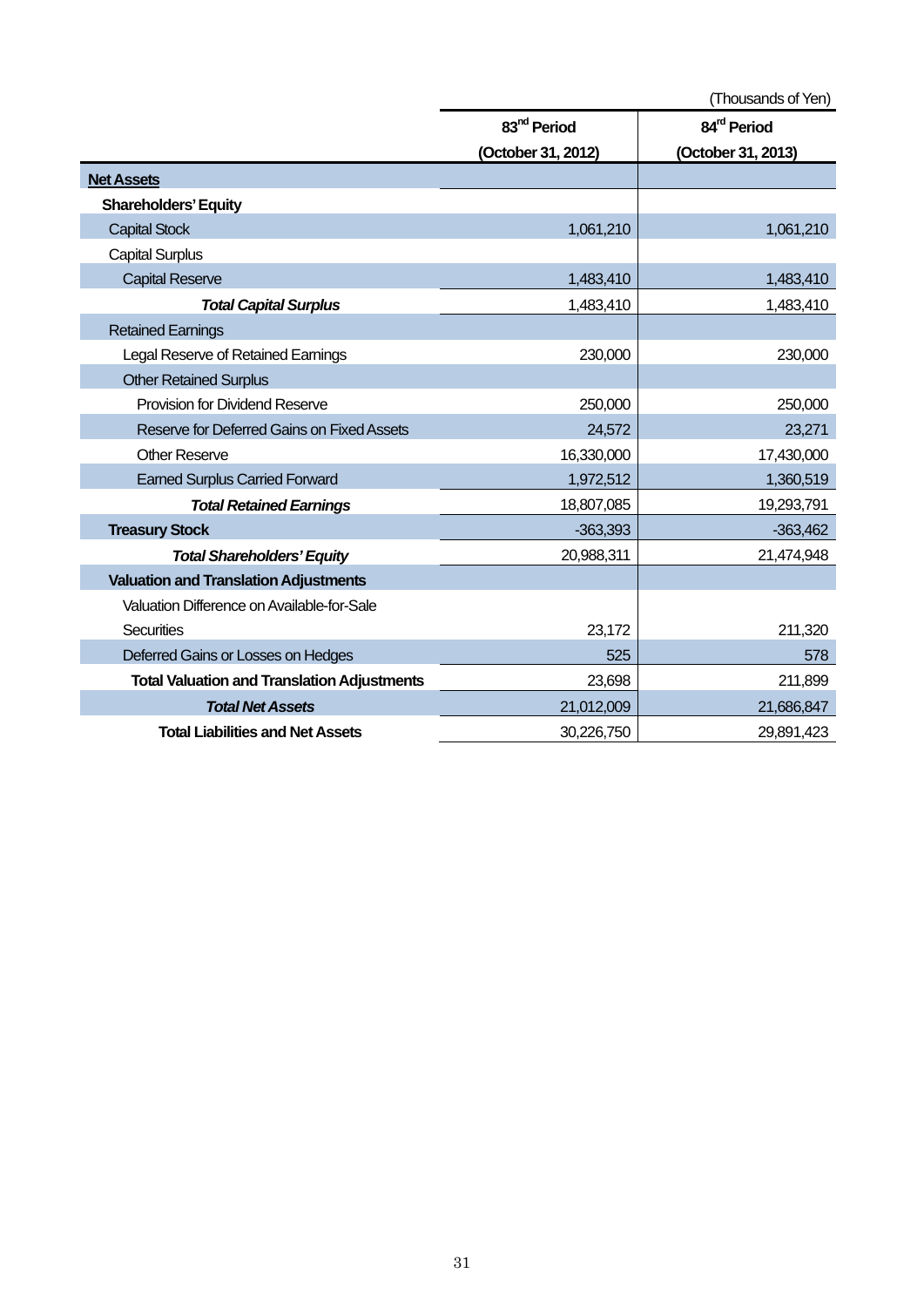# **(2) Statements of Income**

|                                              |                         | (Thousands of Yen)      |
|----------------------------------------------|-------------------------|-------------------------|
|                                              | 83 <sup>nd</sup> Period | 84 <sup>rd</sup> Period |
|                                              | (October 31, 2012)      | (October 31, 2013)      |
| <b>Net Sales</b>                             |                         |                         |
| <b>Sales of Finished Goods</b>               | 11,735,989              | 8,741,282               |
| Merchandise Sale                             | 27,018,606              | 26,513,247              |
| <b>Total Cost of Sales</b>                   | 38,754,595              | 35,254,529              |
| <b>Cost of Sales</b>                         |                         |                         |
| Cost of Finished Goods Sold                  |                         |                         |
| <b>Beginning Inventory</b>                   | 61,193                  | 69,845                  |
| <b>Cost of Manufacture</b>                   | 8,346,009               | 6,370,220               |
| <b>Total</b>                                 | 8,407,203               | 6,440,065               |
| <b>Account Transfer for non-Products</b>     | 0                       | 8,495                   |
| <b>Ending Inventory</b>                      | 69,845                  | 468,997                 |
| <b>Cost of Sales</b>                         | 8,337,357               | 5,962,572               |
| <b>Cost of Merchandise Sold</b>              |                         |                         |
| Beginning Inventory                          | 2,394,485               | 2,245,453               |
| <b>Purchase Amount</b>                       | 22,287,814              | 22,016,772              |
| <b>Total</b>                                 | 24,682,300              | 24,262,226              |
| <b>Ending Inventory</b>                      | 2,245,453               | 2,021,029               |
| <b>Cost of Sales</b>                         | 22,436,846              | 22,241,197              |
| <b>Total Cost of Sales</b>                   | 30,774,204              | 28,203,769              |
| <b>Gross Profit</b>                          | 7,980,391               | 7,050,759               |
| Selling, General and Administrative Expenses | 5,756,441               | 5,472,353               |
| <b>Operating Income</b>                      | 2,223,949               | 1,578,406               |
| <b>Non-Operating Income</b>                  |                         |                         |
| Interest income                              | 5,099                   | 4,490                   |
| Dividends Income                             | 96,577                  | 78,148                  |
| Rent Income                                  | 64,676                  | 62,513                  |
| Foreign Exchange Gains                       | 97,014                  | 127,662                 |
| <b>Others</b>                                | 49,051                  | 49,845                  |
| <b>Total Non-Operating Income</b>            | 312,418                 | 322,659                 |
| <b>Non-Operating Expenses</b>                |                         |                         |
| <b>Interest Expenses</b>                     | 875                     | 703                     |
| Loss on Sales of Notes Payable               | 69                      | 68                      |
| <b>Rental Cost</b>                           | 22,357                  | 21,834                  |
| <b>Commission Paid</b>                       | 9,508                   | 9,500                   |
| <b>Sales Discount</b>                        | 4,771                   | 6,489                   |
| <b>Others</b>                                | 10,773                  | 7,549                   |
| <b>Total Non-Operating Expenses</b>          | 48,356                  | 46,145                  |
| <b>Ordinary Income</b>                       | 2,488,011               | 1,854,920               |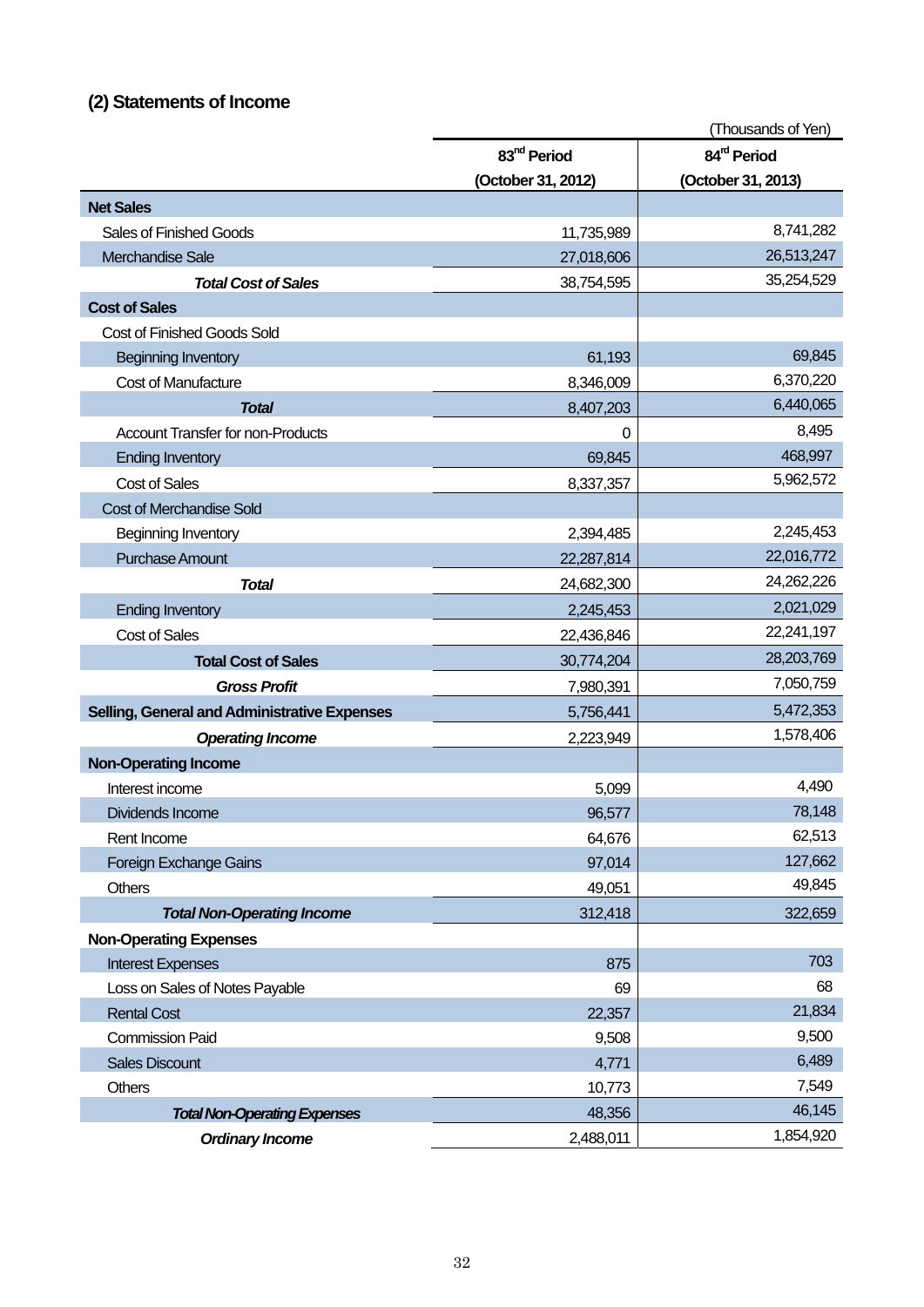|                                                   | (Thousands of Yen)      |                         |
|---------------------------------------------------|-------------------------|-------------------------|
|                                                   | 83 <sup>nd</sup> Period | 84 <sup>rd</sup> Period |
|                                                   | (October 31, 2012)      | (October 31, 2013)      |
| <b>Extraordinary Income</b>                       |                         |                         |
| Gain on Sales of Property, Plant and Equipment    | 10,960                  | 0                       |
| <b>Gain on Sales of Investment Securities</b>     | 6,141                   | 19,218                  |
| Gain on Sale of Affiliated Company Stock          | 22,400                  | 0                       |
| <b>Total Extraordinary Income</b>                 | 39,501                  | 19,218                  |
| <b>Extraordinary Losses</b>                       |                         |                         |
| <b>Loss on Retirement of Noncurrent Assets</b>    | 0                       | 6,305                   |
| Loss on Impairment                                | 0                       | 12,382                  |
| <b>Loss on Valuation of Investment Securities</b> | 4,906                   | $\Omega$                |
| Loss on Valuation of Affiliated Company Stock     | 0                       | 200,320                 |
| Loss on Valuation of Membership                   | 1,400                   | 0                       |
| Loss on Provision of Guarantees                   | 0                       | 91,000                  |
| <b>Total Extraordinary Losses</b>                 | 6,306                   | 310,007                 |
| Income before Income Taxes and Minority Interests | 2,521,206               | 1,564,131               |
| <b>Income Taxes-Current</b>                       | 1,013,704               | 424,428                 |
| Income Taxes-Deferred                             | $-63,571$               | 253,851                 |
| <b>Total Income Taxes</b>                         | 950,133                 | 678,279                 |
| <b>Net Income</b>                                 | 1,571,072               | 885,851                 |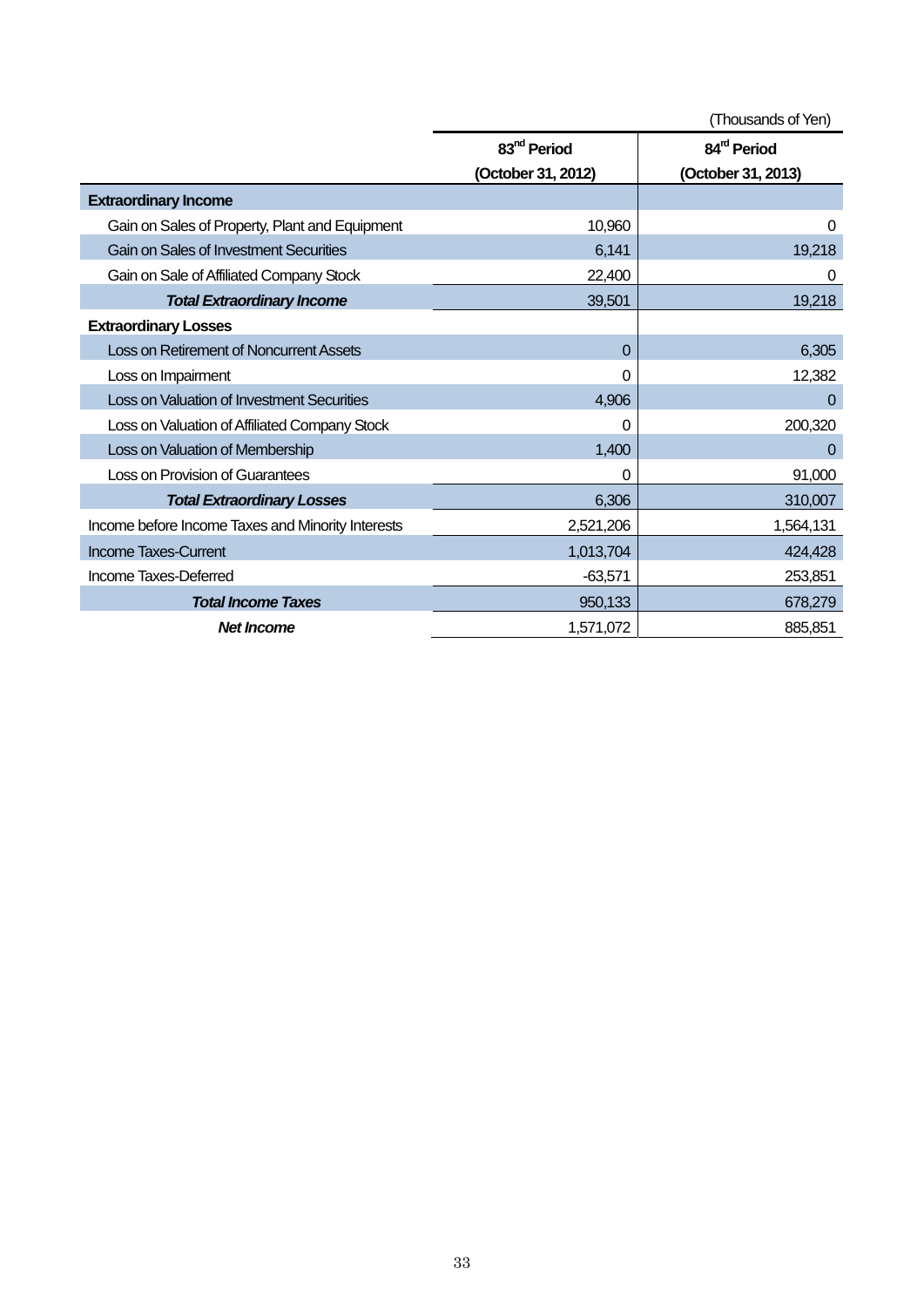|                                            | Year Ended October 31, 2012 | Year Ended October 31, 2013 |
|--------------------------------------------|-----------------------------|-----------------------------|
| Shareholders' Equity                       |                             |                             |
| <b>Capital Stock</b>                       |                             |                             |
| <b>Surplus during Previous Fiscal Year</b> | 1,061,210                   | 1,061,210                   |
| Changes during This Fiscal Year            |                             |                             |
| <b>Total Amount Changed</b>                | $\mathbf 0$                 | 0                           |
| Surplus during This Fiscal Year            | 1,061,210                   | 1,061,210                   |
| <b>Capital Surplus</b>                     |                             |                             |
| <b>Capital Reserve</b>                     |                             |                             |
| Surplus during Previous Fiscal Year        | 1,483,410                   | 1,483,410                   |
| Changes during This Fiscal Year            |                             |                             |
| <b>Total Amount Changed</b>                | 0                           | $\overline{0}$              |
| Surplus during This Fiscal Year            | 1,483,410                   | 1,483,410                   |
| <b>Retained Earnings</b>                   |                             |                             |
| <b>Earned Reserve</b>                      |                             |                             |
| <b>Surplus during Previous Fiscal Year</b> | 230,000                     | 230,000                     |
| Changes during This Fiscal Year            |                             |                             |
| <b>Total Amount Changed</b>                | $\Omega$                    | $\overline{0}$              |
| Surplus during This Fiscal Year            | 230,000                     | 230,000                     |
| <b>Other Retained Earnings</b>             |                             |                             |
| Reserve for dividend allowance             |                             |                             |
| <b>Surplus during Previous Fiscal Year</b> | 250,000                     | 250,000                     |
| Changes during This Fiscal Year            |                             |                             |
| <b>Total Amount Changed</b>                | 0                           | $\pmb{0}$                   |
| Surplus during This Fiscal Year            | 250,000                     | 250,000                     |
| Reserve for Deferred Gains on Fixed Assets |                             |                             |
| Surplus during Previous Fiscal Year        | 24,071                      | 24,572                      |
| Changes during This Fiscal Year            |                             |                             |
| Reversal of Reserve for Deferred Gains     | $-1,298$                    | $-1,301$                    |
| on Fixed Assets                            |                             |                             |
| Increase in Reserve for Advanced           | 1,799                       | $\overline{0}$              |
| Depreciation of Fixed Assets due to        |                             |                             |
| change of effective tax rate               |                             |                             |
| <b>Total Amount Changed</b>                | 501                         | $-1,301$                    |
| Surplus during This Fiscal Year            | 24,572                      | 23,271                      |
| <b>Other Reserve</b>                       |                             |                             |
| <b>Surplus during Previous Fiscal Year</b> | 13,900,000                  | 16,330,000                  |
| Changes during This Fiscal Year            |                             |                             |
| <b>Accumulation of Other Reserve</b>       | 2,430,000                   | 1,100,000                   |
| <b>Total Amount Changed</b>                | 2,430,000                   | 1,100,000                   |
| Surplus during This Fiscal Year            | 16,330,000                  | 17,430,000                  |

# **(3) Statements of Changes in Shareholders' Equity**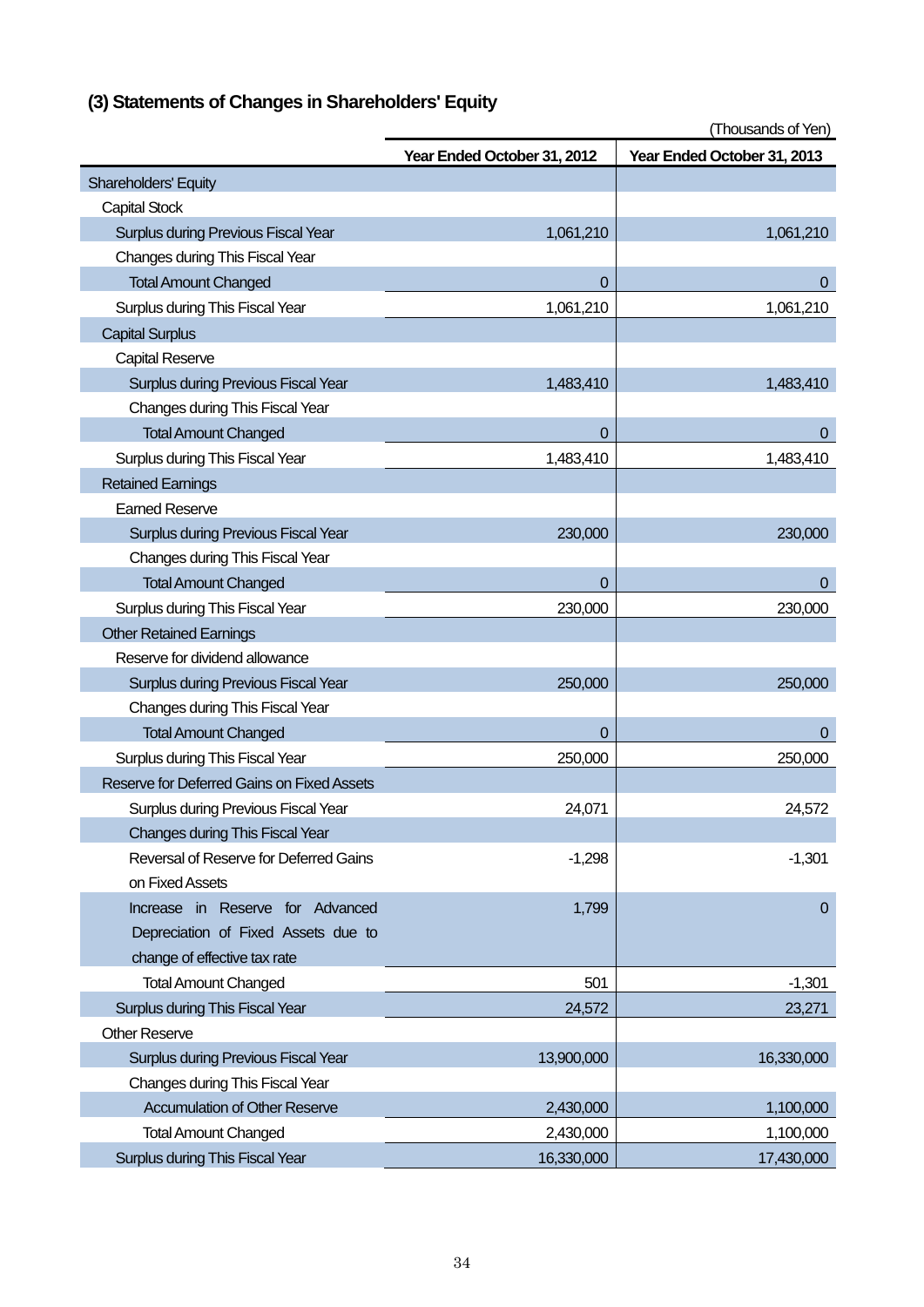|                                                                  | (Thousands of Yen)          |                             |  |
|------------------------------------------------------------------|-----------------------------|-----------------------------|--|
|                                                                  | Year Ended October 31, 2012 | Year Ended October 31, 2013 |  |
| <b>Earned Surplus Carried Forward</b>                            |                             |                             |  |
| Surplus during Previous Fiscal Year                              | 3,231,089                   | 1,972,512                   |  |
| <b>Changes during This Fiscal Year</b>                           |                             |                             |  |
| Reversal of Reserve for Deferred                                 |                             |                             |  |
| <b>Gains on Fixed Assets</b><br>Increase in Reserve for Advanced | 1,298                       | 1,301                       |  |
| Depreciation of Fixed Assets due to                              |                             |                             |  |
| change of effective tax rate                                     | $-1,799$                    | $\mathbf{0}$                |  |
| <b>Accumulation of Other Reserve</b>                             | $-2,430,000$                | $-1,100,000$                |  |
| <b>Cash Dividend Paid</b>                                        | $-399,147$                  | $-399,146$                  |  |
| Net Income                                                       | 1,571,072                   | 885,851                     |  |
| <b>Total Amount Changed</b>                                      | $-1,258,576$                | $-611,993$                  |  |
| Surplus during This Fiscal Year                                  | 1,972,512                   | 1,360,519                   |  |
| <b>Total Retained Earnings</b>                                   |                             |                             |  |
| Surplus during Previous Fiscal Year                              | 17,635,160                  | 18,807,085                  |  |
| <b>Changes during This Fiscal Year</b>                           |                             |                             |  |
| Reversal of Reserve for Deferred                                 |                             |                             |  |
| <b>Gains on Fixed Asset</b><br>Increase in Reserve for Advanced  | 0                           | 0                           |  |
| Depreciation of Fixed Assets due to                              |                             |                             |  |
| change of effective tax rate                                     | 0                           | $\boldsymbol{0}$            |  |
| <b>Accumulation of Other Reserve</b>                             | 0                           | 0                           |  |
| <b>Cash Dividend Paid</b>                                        | $-399,147$                  | $-399,146$                  |  |
| Net Income                                                       | 1,571,072                   | 885,851                     |  |
| <b>Total Amount Changed</b>                                      | 1,171,924                   | 486,705                     |  |
| Surplus during This Fiscal Year                                  | 18,807,085                  | 19,293,791                  |  |
| <b>Treasury Stock</b>                                            |                             |                             |  |
| <b>Surplus during Previous Fiscal Year</b>                       | $-363,319$                  | $-363,393$                  |  |
| <b>Changes during This Fiscal Year</b>                           |                             |                             |  |
| <b>Issued Shares Reacquired</b>                                  | $-73$                       | $-68$                       |  |
| <b>Total Amount Changed</b>                                      | $-73$                       | -68                         |  |
| Surplus during This Fiscal Year                                  | $-363,393$                  | $-363,462$                  |  |
| <b>Total Shareholders' Equity</b>                                |                             |                             |  |
| Surplus during Previous Fiscal Year                              | 19,816,460                  | 20,988,311                  |  |
| <b>Changes during This Fiscal Year</b>                           |                             |                             |  |
| Cash Dividend Paid                                               | $-399,147$                  | $-399,146$                  |  |
| Net Income                                                       | 1,571,072                   | 885,851                     |  |
| <b>Issued Shares Reacquired</b>                                  | $-73$                       | $-68$                       |  |
| <b>Total Amount Changed</b>                                      | 1,171,851                   | 486,637                     |  |
| Surplus during This Fiscal Year                                  | 20,988,311                  | 21,474,948                  |  |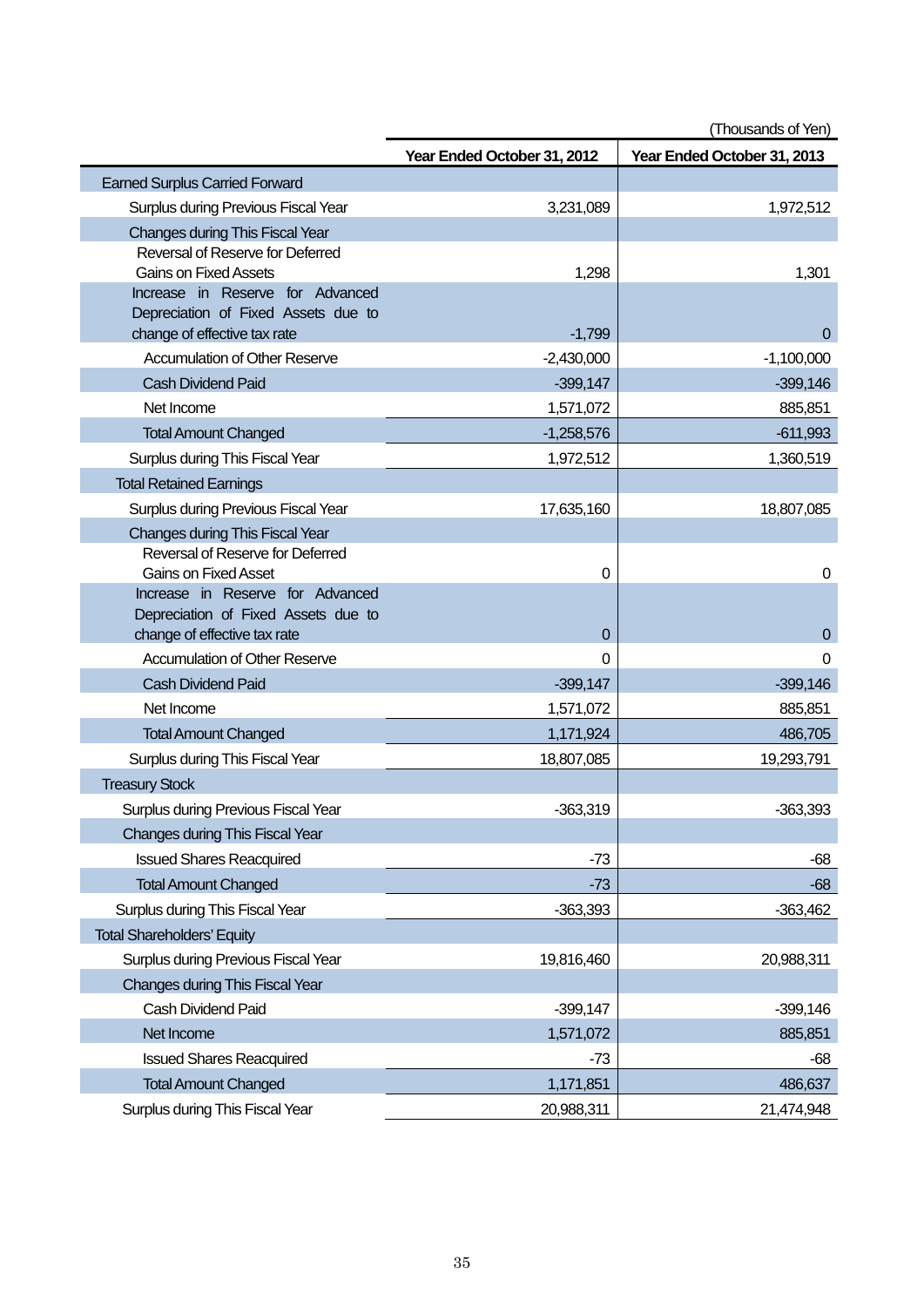|                                                          | Year Ended October 31, 2012 | Year Ended October 31, 2013 |
|----------------------------------------------------------|-----------------------------|-----------------------------|
| <b>Valuation and Translation Adjustments</b>             |                             |                             |
| Valuation Difference on Available-for-sale<br>Securities |                             |                             |
| <b>Surplus During Previous Fiscal Year</b>               | 51,626                      | 23,172                      |
| <b>Changes During This Fiscal Year</b>                   |                             |                             |
| <b>Total (Net) Amount Changed</b>                        |                             |                             |
| (Except Shareholders' Equity)                            | $-28,453$                   | 188,147                     |
| Changes during This Fiscal Year                          | $-28,453$                   | 188,147                     |
| Surplus during This Fiscal Year                          | 23,172                      | 211,320                     |
| Deferred Gains or Losses on Hedges                       |                             |                             |
| Surplus during Previous Fiscal Year                      | 230                         | 525                         |
| Changes during This Fiscal Year                          |                             |                             |
| <b>Total (Net) Amount Changed</b>                        |                             |                             |
| (Except Shareholders' Equity)                            | 295                         | 53                          |
| Changes during This Fiscal Year                          | 295                         | 53                          |
| Surplus during This Fiscal Year                          | 525                         | 578                         |
| <b>Total Valuation and Translation Adjustments</b>       |                             |                             |
| Surplus during Previous Fiscal Year                      | 51,856                      | 23,698                      |
| Changes during This Fiscal Year                          |                             |                             |
| <b>Total (Net) Amount Changed</b>                        |                             |                             |
| (Except Shareholders' Equity)                            | $-28,158$                   | 188,200                     |
| Changes during This Fiscal Year                          | $-28,158$                   | 188,200                     |
| Surplus during This Fiscal Year                          | 23,698                      | 211,899                     |
| <b>Total Net Assets</b>                                  |                             |                             |
| Surplus during Previous Fiscal Year                      | 19,868,317                  | 21,012,009                  |
| Changes during This Fiscal Year                          |                             |                             |
| <b>Cash Dividend Paid</b>                                | $-399,147$                  | $-399,146$                  |
| Net Income                                               | 1,571,072                   | 885,851                     |
| <b>Issued Shares Reacquired</b>                          | $-73$                       | $-68$                       |
| Total (Net) Amount Changed                               |                             |                             |
| (Except Shareholders' Equity)                            | $-28,158$                   | 188,200                     |
| <b>Total Amount Changed</b>                              | 1,143,692                   | 674,837                     |
| Surplus during This Fiscal Year                          | 21,012,009                  | 21,686,847                  |